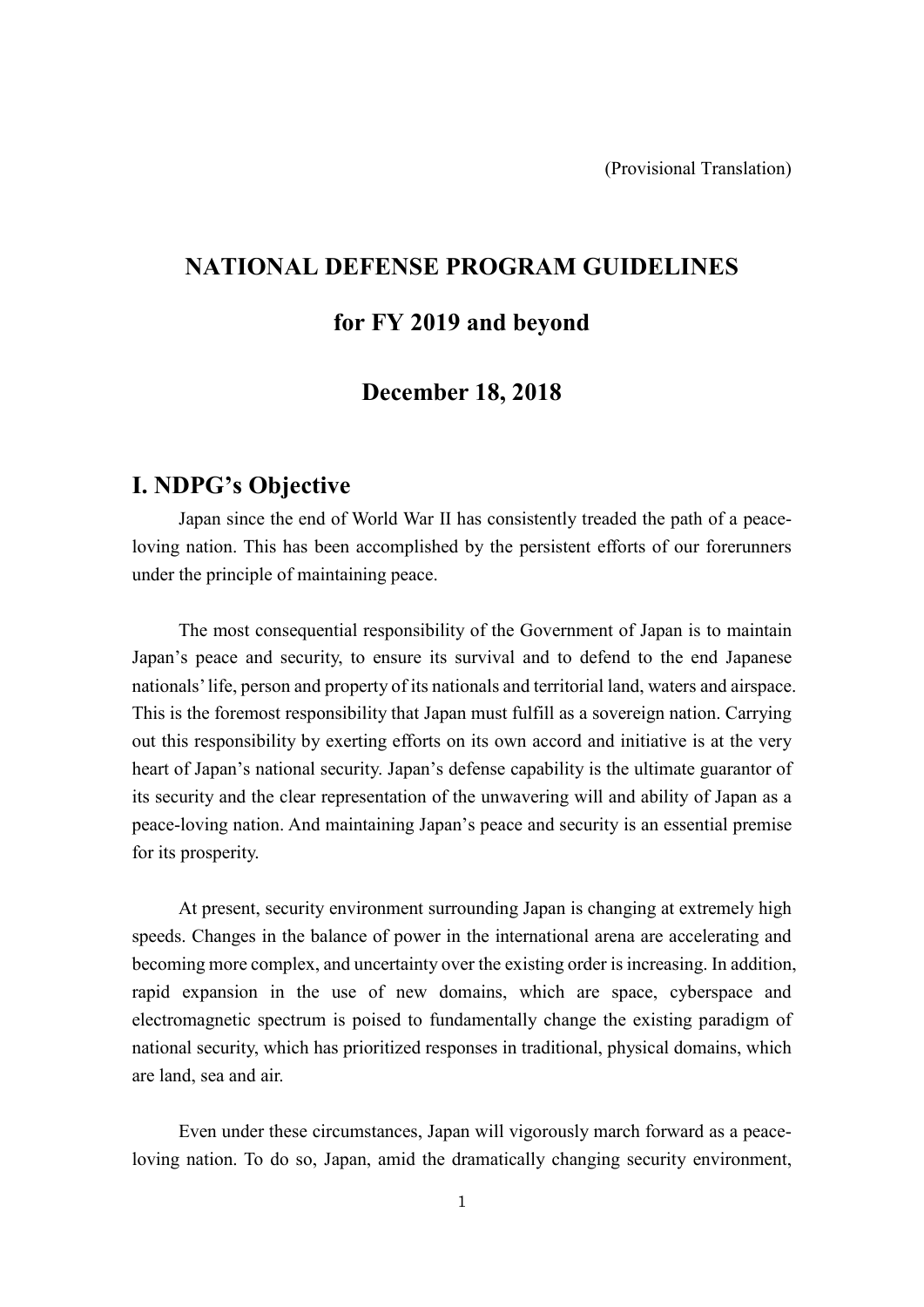needs to fundamentally strengthen its national defense architecture with which to protect, by exerting efforts on its own accord and initiative, life, person and property of its nationals, territorial land, waters and airspace, and its sovereignty and independence, thereby expanding roles Japan can fulfill. Today, no country can preserve its security by itself alone. Strengthening the Japan-U.S. Alliance as well as security cooperation with other countries are critical to Japan's national security, and this cannot be achieved without Japan's own efforts. The international community also expects Japan to play roles that are commensurate with its national power.

In strengthening its defense capability, Japan must squarely face the aforementioned realities of national security and ensure necessary and sufficient quality and quantity so as to build a truly effective defense capability that does not lie on a linear extension of the past. In particular, it has become essential that Japan achieve superiority in new domains, which are space, cyberspace and electromagnetic spectrum. To build a new defense capability that combines strengths across all domains, Japan needs to engage in a transformation at a pace that is fundamentally different from the past, completely shedding the thinking that relies on traditional division among land, sea, and air. On the other hand, given the rapidly aging population with declining birthrates and severe fiscal situation, Japan cannot strengthen its defense capability without thorough rationalization that does not dwell on the past.

The Japan-U.S. Alliance, together with Japan's own defense architecture, continues to be the cornerstone of Japan's national security. As stated above, Japan's fulfillment of its foremost responsibility as a sovereign nation is the very way to fulfill its roles under the Japan-U.S. Alliance and further enhance the Alliance's ability to deter and counter threats, and is a foundation upon which to strategically promote security cooperation in line with the vision of free and open Indo-Pacific.

Based on the foregoing thoughts, the Government, in line with "On National Security Strategy" (approved by the National Security Council and the Cabinet on December 17, 2013, and hereinafter referred to as "National Security Strategy"), hereby sets forth the "National Defense Program Guidelines for FY 2019 and beyond" as the new guidelines regarding how Japan's national defense ought to be to form the foundation of Japan's future.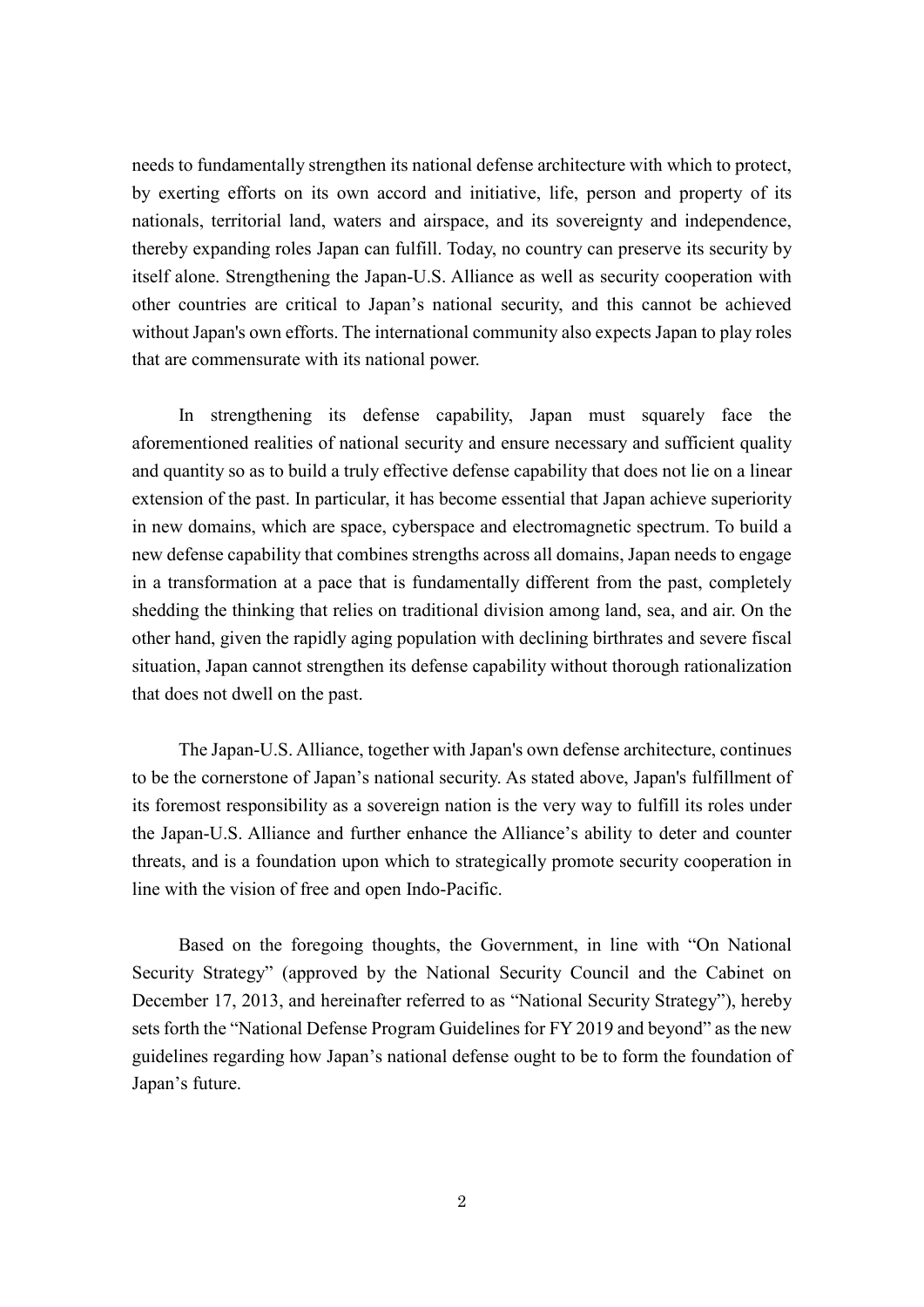# **II. Security Environment Surrounding Japan**

### **1. Characteristics of current security environment**

In the international community, interdependency among countries further expands and deepens. On the other hand, thanks to further growth of national power of such countries as China, changes in the balance of power are accelerating and becoming more complex, thereby increasing uncertainty over the existing order. Against such a backdrop, prominently emerging are inter-state competitions across the political, economic and military realms, in which states seek to shape global and regional order to their advantage as well as to increase their influence.

These inter-state competitions occur on a continuous basis: In conducting interstate competitions, states leverage various means such as undermining other country's sovereignty using military and law-enforcement entities, and manipulating foreign country's public opinion by exploiting social media. Also, the so-called gray-zone situations are becoming persistent over a long period of time, playing out as part of interstate competitions. They may possibly further increase and expand.

Such gray-zone situations harbor the risk of rapidly developing into graver situations without showing clear indications. In addition, methods employed to alter the status quo, such as "hybrid warfare," that intentionally blur the boundaries between the military and non-military realms are forcing affected actors to take complex measures not limited to military ones.

Driven by rapid technological innovation in information  $\&$  communications and other fields, military technologies are showing remarkable advances. Against the backdrop of such technological advances, contemporary warfare increasingly features capabilities combined across all domains: not only land, sea and air but also new domains, which are space, cyberspace and electromagnetic spectrum. Aiming to improve overall military capability, states are seeking to gain superiority in technologies that undergird capabilities in new domains. Since space and cyber domains are widely used for civilian purposes, if stable use of these domains is impeded, it may entail serious consequences for the safety of state and its citizens.

Due to advances in military technologies, a variety of threats can now easily penetrate national borders. States endeavor to develop weaponsthat leverage cutting-edge, potentially game-changing technologies. They also engage in research of autonomous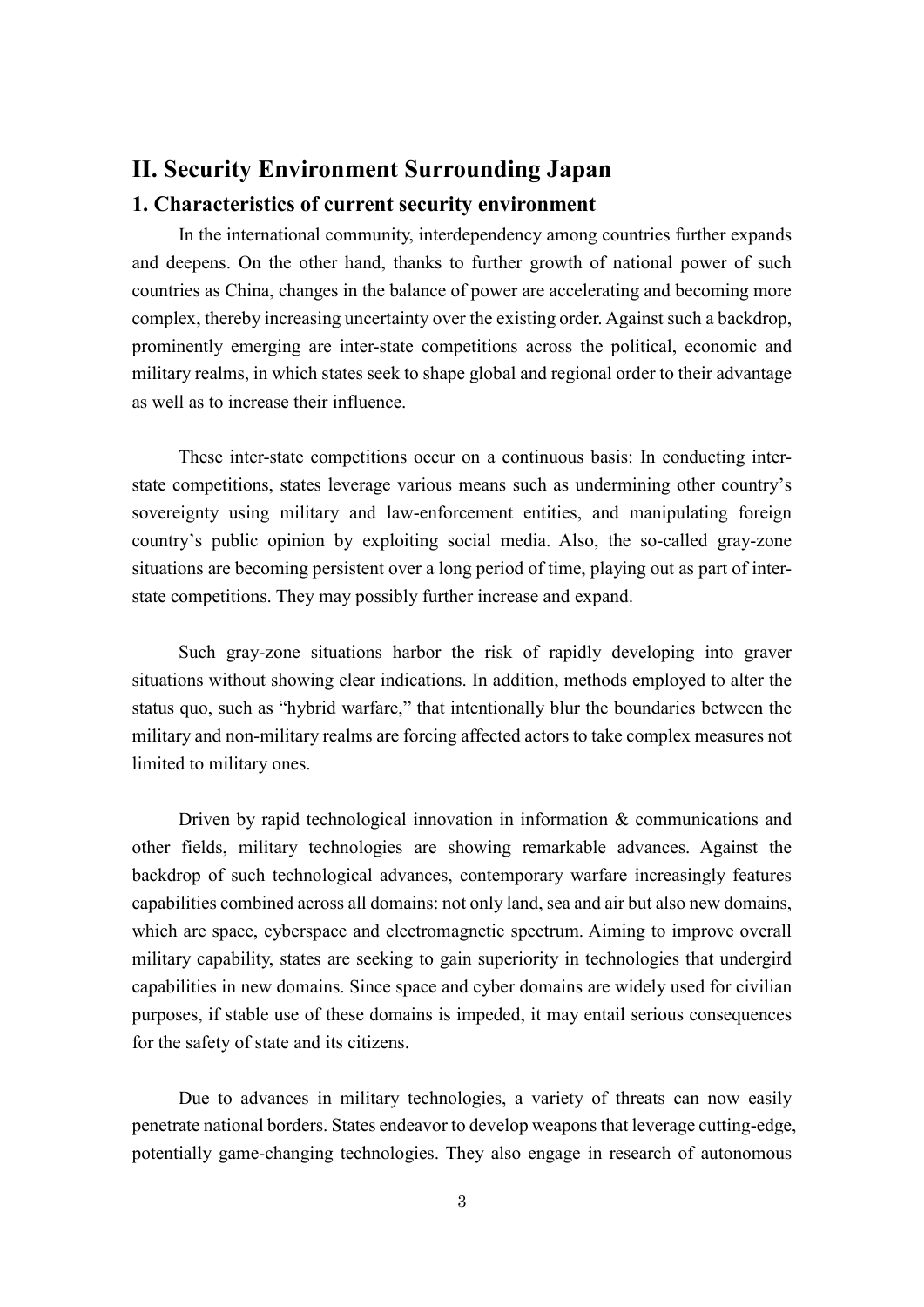unmanned weapon systems equipped with artificial intelligence (AI). Further technological innovations hereafter are expected to make it difficult still to foresee future warfare.

In the international community, there is a broadening and diversifying array of security challenges that cannot be dealt with by a single country alone. With respect to space and cyber domains, establishing international rules and norms has been a security agenda. In maritime domain, there have been cases where country unilaterally claims its entitlements or take actions based on its own assertions that are incompatible with existing international order. These have generated undue infringement upon freedom in high seas. In addition, the proliferation of weapons of mass destruction including nuclear, biological and chemical weapons, and ballistic missiles as well as worsening international terrorism remain grave challenges for the international community.

Against such background, qualitatively and quantitatively superior military powers concentrate in Japan's surroundings where clear trends are observed in further military build-up and increase in military activities.

#### **2. Situations by country and region**

While remaining to possess the world's largest comprehensive national power, the United States, with inter-state competitions in a range of areas prominently emerging, has acknowledged that particularly important challenge is strategic competition with China and Russia who attempt to alter global and regional order.

To rebuild its military power, the United States is engaged in such efforts as maintaining military advantage in all domains through technological innovations, enhancing nuclear deterrent, and advancing missile defense capabilities. The United States upholds defense commitments to allies and partners and maintains forward force presence, while calling on them to share greater responsibility. The United States frames the Indo-Pacific as a priority region where it adopts a policy of strengthening alliances and partnerships.

Member states of the North Atlantic Treaty Organization (NATO) including the United States are reviewing their strategies to deal with coercive attempts to alter the status-quo as well as "hybrid warfare." In view of changes in the security environment, NATO member states have been increasing their defense expenditures.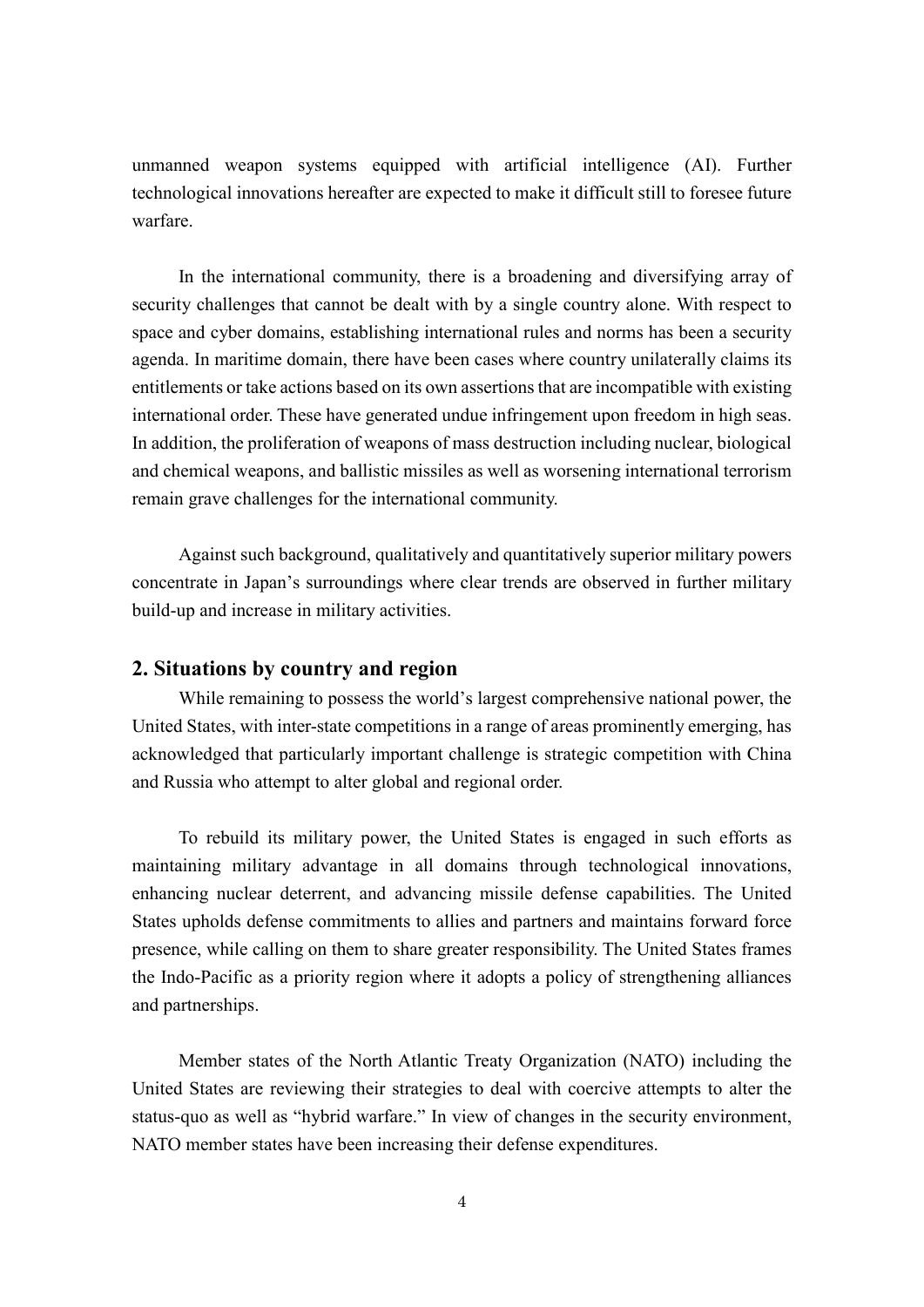With an aim to build "world-class forces" by the mid-21st century, China has sustained high-level growth of defense expenditures with continued lack of transparency. China has engaged in broad, rapid improvement of its military power in qualitative and quantitative terms with focus on nuclear, missile, naval and air forces. In so doing, China attaches importance to ensuring superiority in new domains: it is rapidly advancing capabilities in cyber and electromagnetic domains with which to disrupt opponent's command and control; and continues to enhance space domain capabilities through developing and experimenting anti-satellite weapons. China is also improving missile defense penetration capabilities and amphibious landing capabilities. Such capability enhancement serves to improve the so-called Anti-Access/Area Denial ("A2/AD") capabilities—capabilities to deny access and deployment of foreign militaries to one's surrounding areas and to disrupt their military operations therein—as well as to build capabilities with which to conduct military operations over greater distances. In addition, China is promoting civil-military integration policy in areas of national defense, science & technology and industry, and actively developing and acquiring cutting-edge technologies of potential military utility. Also, maritime law enforcement agencies and the military are improving their collaboration.

China engages in unilateral, coercive attempts to alter the status quo based on its own assertions that are incompatible with existing international order. In the East China Sea and other waters, China is expanding and intensifying its military activities at sea and in the air. Around the Senkaku Islands, an inherent part of Japanese territory, Chinese government vessels continually violate Japanese territorial waters despite Japan's strong protests while Chinese naval ships continuously operate in waters around the Islands. China is also expanding its military activities in the Pacific Ocean and the Sea of Japan. In particular, the Chinese military in recent years has frequently advanced to the Pacific, with its navigation routes and unit composition becoming more diverse. In the South China Sea, China has forcibly conducted large-scale, rapid reclamation of maritime features, which are being converted into military foothold. China in the South China Sea is also expanding and intensifying its maritime and air activities.

Such Chinese military and other developments, coupled with the lack of transparency surrounding its defense policy and military power, represent a serious security concern for the region including Japan and for the international community. Japan needs to continue to pay utmost attention to these developments. China is eagerly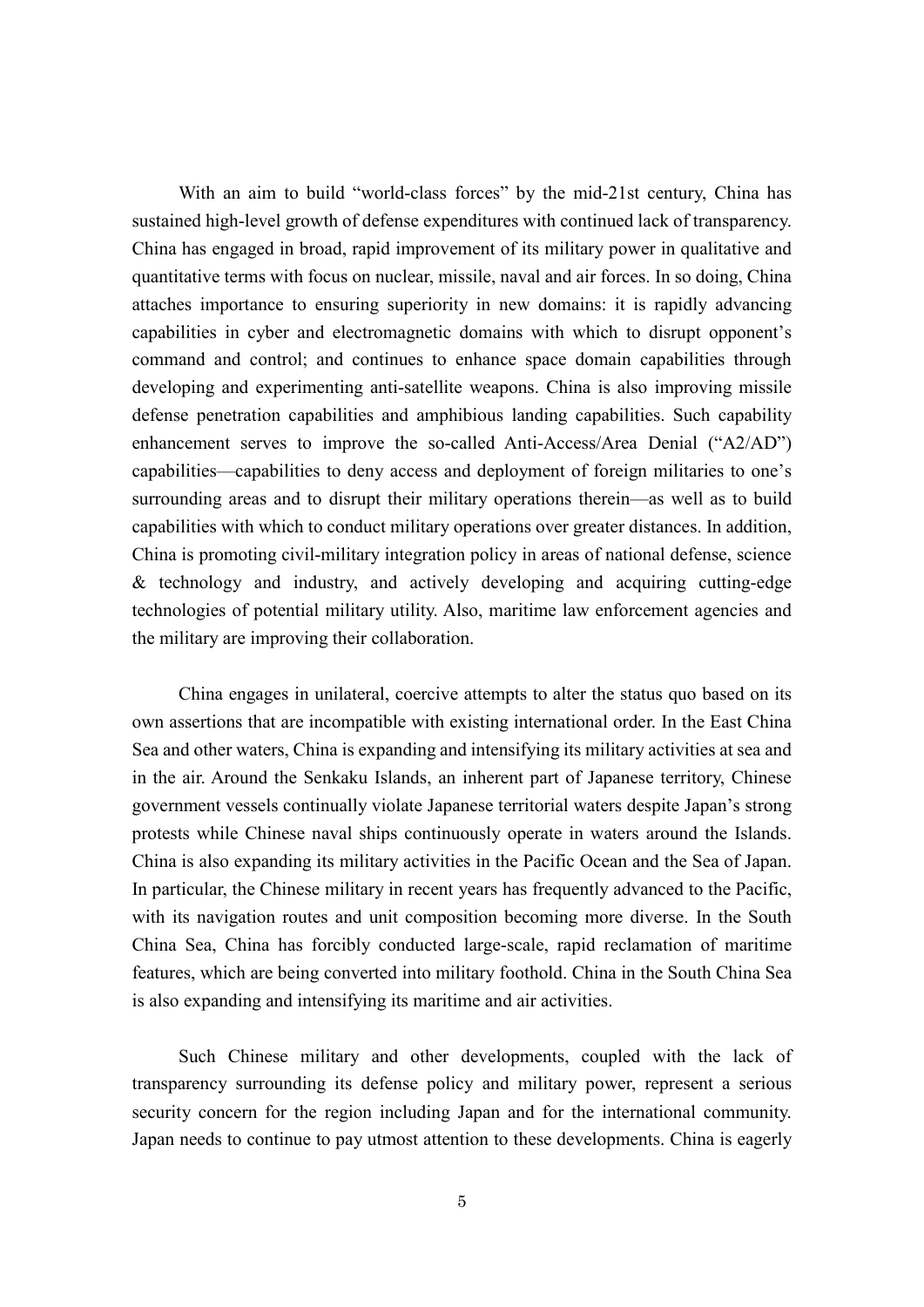expected to play active roles in a more cooperative manner in the region and the international community.

North Korea in recent years has launched ballistic missiles at unprecedented frequency, rapidly improving its operational capabilities such as simultaneous launch and surprise attack. Given technological maturity obtained through a series of nuclear tests, North Korea is assessed to have already successfully miniaturized nuclear weapons to fit ballistic missile warheads. Although North Korea expressed its intention for complete denuclearization of the Korean Peninsula and blew up in public its nuclear test site, it has not carried out the dismantlement of all weapons of mass destruction and ballistic missiles of all ranges in a complete, verifiable and irreversible manner: There has been no essential change in North Korea's nuclear and missile capabilities.

North Korea is assessed to possess large-scale cyber units as part of its asymmetric military capabilities, engaging in theft of military secrets and developing capabilities to attack critical infrastructure of foreign countries. North Korea also retains large-scale special operation forces.

Such military developments of North Korea pose grave and imminent threats to Japan's security and significantly undermine peace and security of the region and the international community. Through United Nations Security Council resolutions, the international community also has made it clear that North Korea's nuclear- and ballistic missile-related activities constitute a clear threat to international peace and security.

Russia is enhancing its military posture by continuing force modernization efforts with a focus on nuclear forces. Russia is in sharp confrontation with Europe and the United States over issues including situation in Ukraine. Russia's military activities are trending upward in the Arctic Circle, Europe, areas around the United States and the Middle East, as well as in the Far East including Japan's Northern Territories. Close attention therefore needs to be paid to its developments.

### **3. Characteristics of Japan**

Surrounded by sea on all sides and with long coastlines, Japan possesses numerous islands remote from the mainland and is blessed with vast Exclusive Economic Zones: spread widely therein are life, person and property of its nationals, territorial land, waters and airspace, as well as various resources, all of which Japan must defend to the end. For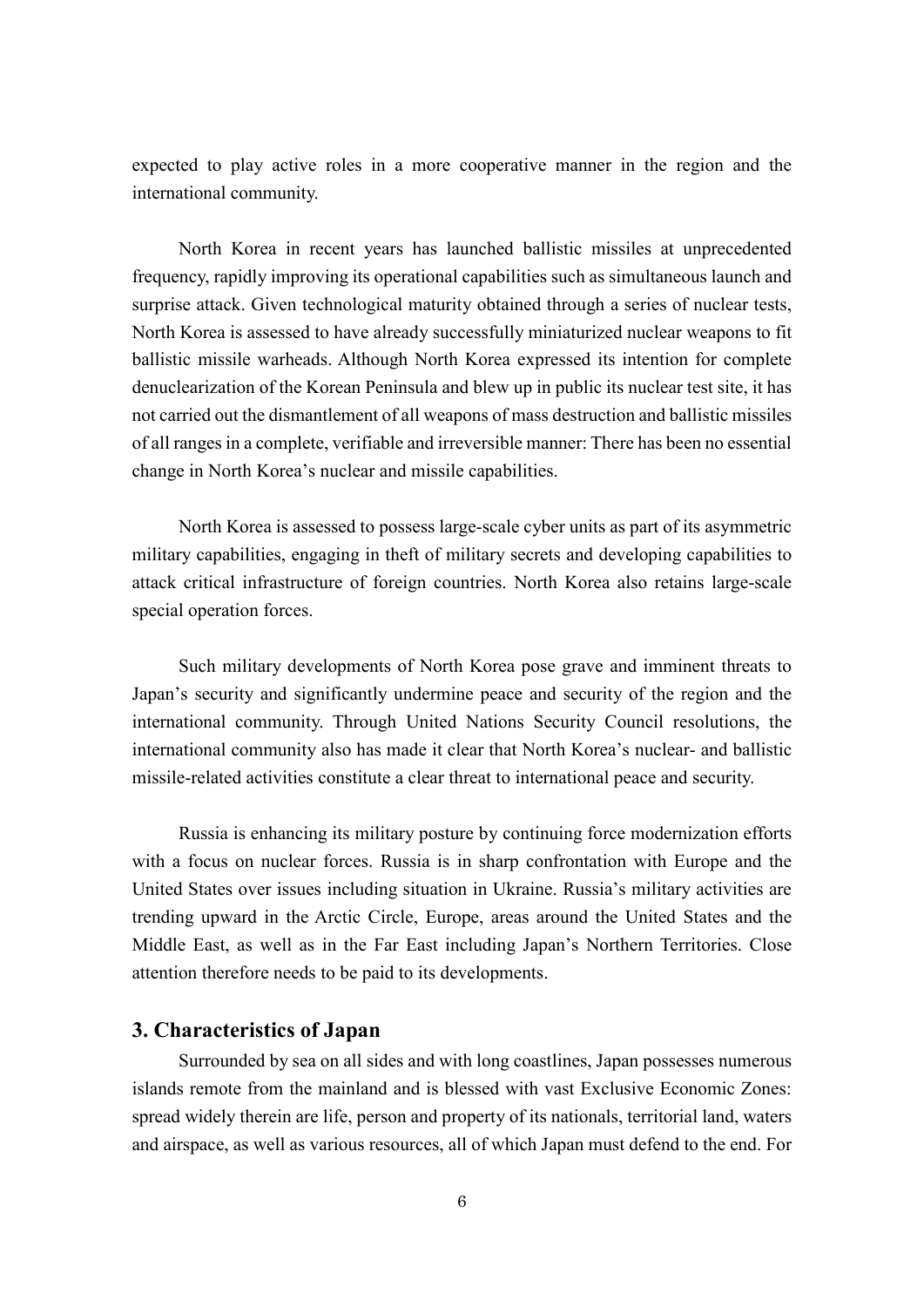Japan, a maritime nation dependent on overseas trade for the bulk of energy resources and food supplies, fundamental to its peace and prosperity is to ensure the safety of maritime and air traffic by strengthening the order of "Open and Stable Oceans," an order based on fundamental norms such as rule of law and freedom of navigation.

Japan is prone to natural disasters that exact heavy damage. Industry, population and information infrastructure concentrate in Japan's urban areas, and a large number of critical facilities such as nuclear power plants are located in coastal areas.

In addition, Japan is undergoing population decline and ageing with dwindling birthrate at unprecedented pace. Severe fiscal conditions continue as well.

### **4. Summary**

In light of the foregoing, while the probability of a large-scale military conflict between major countries, which was of concern during the Cold War era, remains low, Japan's security environment is becoming more testing and uncertain at a remarkably faster speed than expected when the "National Defense Program Guidelines for FY 2014 and beyond" (approved by the National Security Council and the Cabinet on December 17, 2013 and hereinafter referred to as the "former Guidelines") was formulated.

To prevent threats to Japan from materializing to menace life and peaceful livelihood of its nationals, it behooves Japan to take measures that are in line with these realities.

## **III. Japan's Basic Defense Policy**

In line with the National Security Strategy and from the perspective of "Proactive Contribution to Peace," Japan has enhanced its diplomatic strength and defense capability. Japan has also expanded and deepened cooperative relationships with other countries, with the Japan-U.S. Alliance being a cornerstone. In so doing, Japan under the Constitution has adhered to the basic precept of maintaining the exclusively defenseoriented policy and not becoming a military power that poses threat to other countries, ensured civilian control of the military, and observed the Three Non-Nuclear Principles.

Japan under these precepts will ever not change the course it has taken as a peaceloving nation. Based on this premise, Japan, even amid the realities of security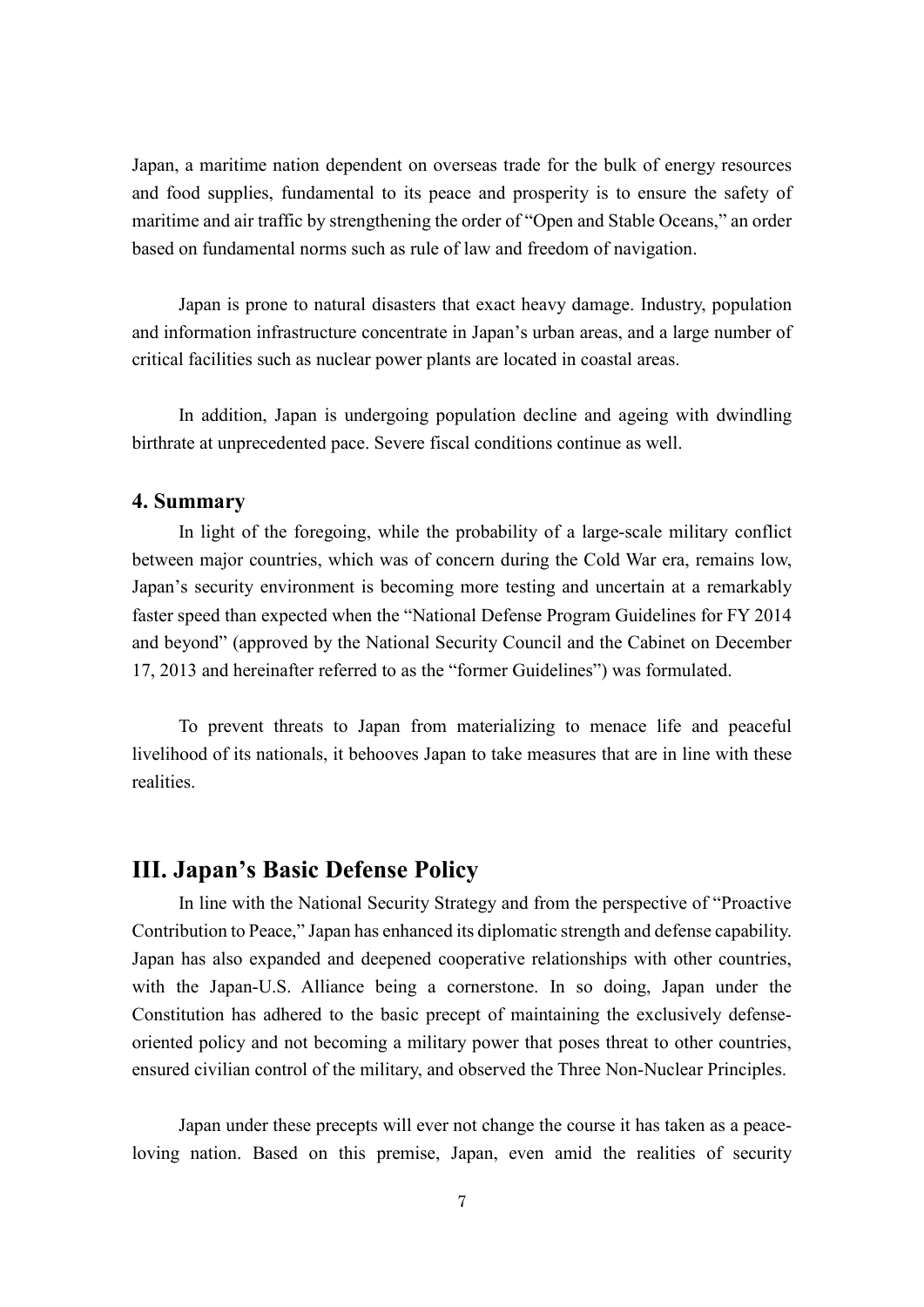environment it has hitherto never faced, must strive to preserve national interests identified in the National Security Strategy—defend to the end Japanese nationals' life, person and property, territorial land, waters and airspace, and its sovereignty and independence. To that end, the Government will identify national defense objectives and the means to achieve them, and proactively and strategically promote measures with added variety.

National defense objectives are: first, to create, on a steady-state basis, security environment desirable for Japan by integrating and drawing on the strengths at the nation's disposal; second, to deter threat from reaching Japan by making opponent realize that doing harm to Japan would be difficult and consequential; and finally, should threat reach Japan, to squarely counter the threat and minimize damage.

Japan will strengthen each of the means by which to successfully achieve these national defense objectives: Japan's own architecture for national defense; the Japan-U.S. Alliance; and international security cooperation. These efforts, including achieving superiority in new domains, which are space, cyberspace, and electromagnetic spectrum, must be carried out swiftly and flexibly in order to deal with increasingly complex security environment that is changing at accelerating speeds.

In dealing with the threat of nuclear weapons, U.S. extended deterrence, with nuclear deterrence at its core, is essential: Japan will closely cooperate with the United States to maintain and enhance its credibility. To deal with the threat, Japan will also increase its own efforts including comprehensive air and missile defense as well as civil protection. At the same time, towards the long-term goal of bringing about a world free of nuclear weapons, Japan will play an active and positive role in nuclear disarmament and non-proliferation.

### **1. Strengthening Japan's own architecture for national defense (1) Building comprehensive architecture for national defense**

In order to squarely address the realities of security environment that it has hitherto never faced and to securely achieve national defense objectives, Japan will build national defense architecture that in all phases integrates the strengths at the nation's disposal: this structure enables not only Ministry of Defense (MOD) and Self-Defense Forces (SDF) efforts but also coherent, whole-of-government efforts; and enables cooperation with local governments and private entities. In particular, Japan will accelerate its efforts and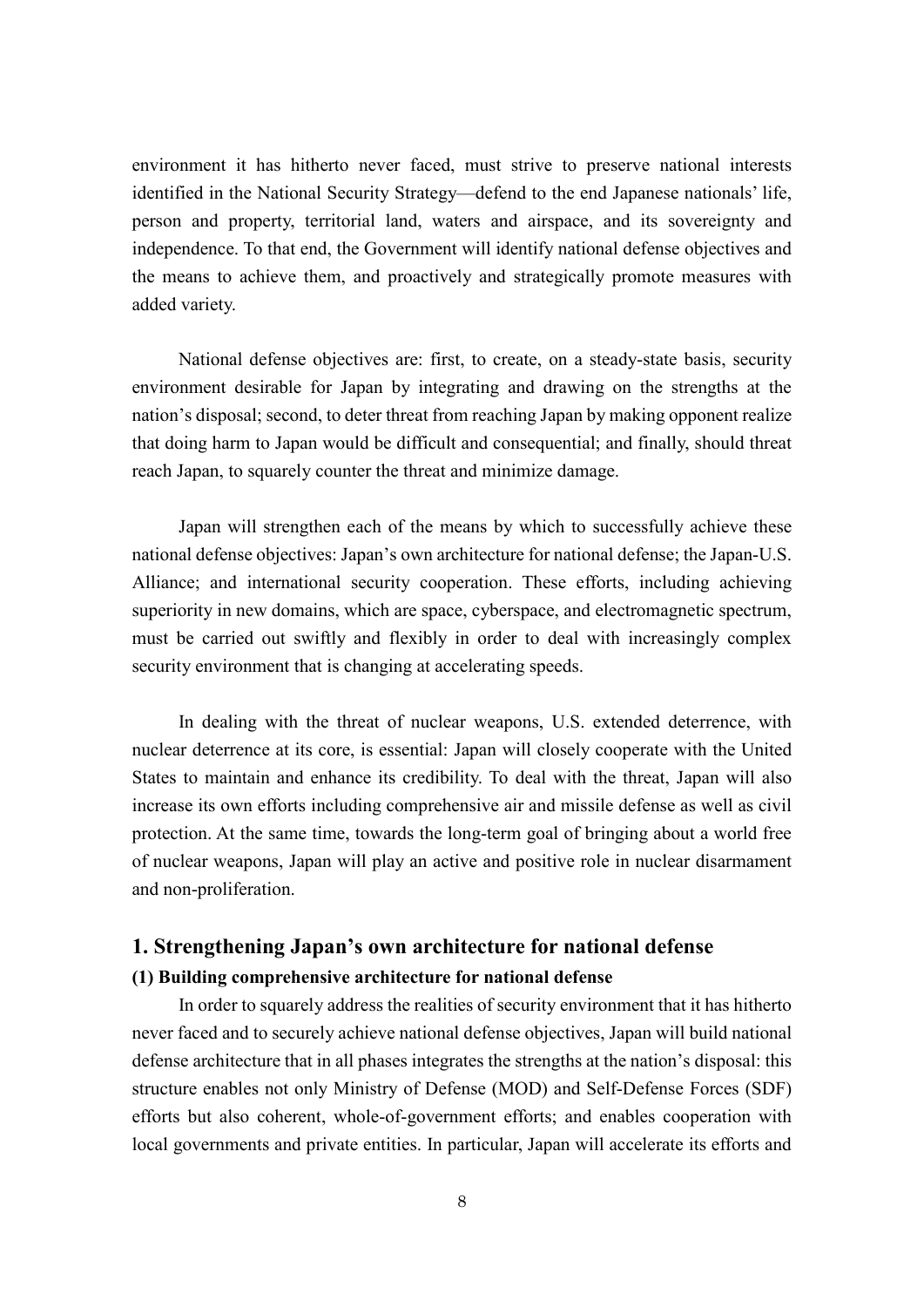cooperation in such fields as space, cyberspace, electromagnetic spectrum, ocean, and science & technology, and also promote measures concerning the formulation of international norms in fields such as space and cyberspace.

Japan will further advance steady-state efforts such as strategic communications by systematically combining all available policy tools.

In order to address a range of situations including armed contingencies and "grayzone" situations, Japan has been strengthening its posture under the principle of civilian control of the military. Japan further needs to seamlessly deal with various situations in a coherent, whole-of-government manner by way of swift and pertinent decision-making under even stronger political leadership, which will be assisted by enhanced support mechanism. In view of protecting the life, person and property of its nationals, Japan will also continue to strengthen organization for disaster response and civil protection, and, in cooperation with local governments, work to secure evacuation facilities. Japan will build a posture fully prepared to evacuate Japanese nationals overseas during emergencies and ensure their safety. Japan will promote measures to protect infrastructure critical to people's daily lives such as electricity and communication as well as to protect cyberspace.

In addition to making aforementioned efforts, in order to ensure the effectiveness of various policies and measures, Japan will, on a steady-state basis, devise and review relevant plans while systematizing them; also, expand the use of simulations and comprehensive training and exercises to improve the effectiveness of emergency response posture.

#### **(2) Strengthening Japan's defense capability**

a. Significance and necessity of defense capability

Defense capability is the ultimate guarantor of Japan's national security. Defense capability represents Japan's will and ability to: deter threat from reaching Japan; and should threat reach Japan, eliminate the threat and, as a sovereign nation, by exerting efforts on its own accord and initiative, defend to the end Japanese nationals' life, person and property as well as territorial land, waters and airspace.

At the same time, defense capability is essential for Japan to play on its initiative its roles in the Japan-U.S. Alliance at all phases from peacetime to armed contingencies. Strengthening Japan's defense capability to provide for national security is none other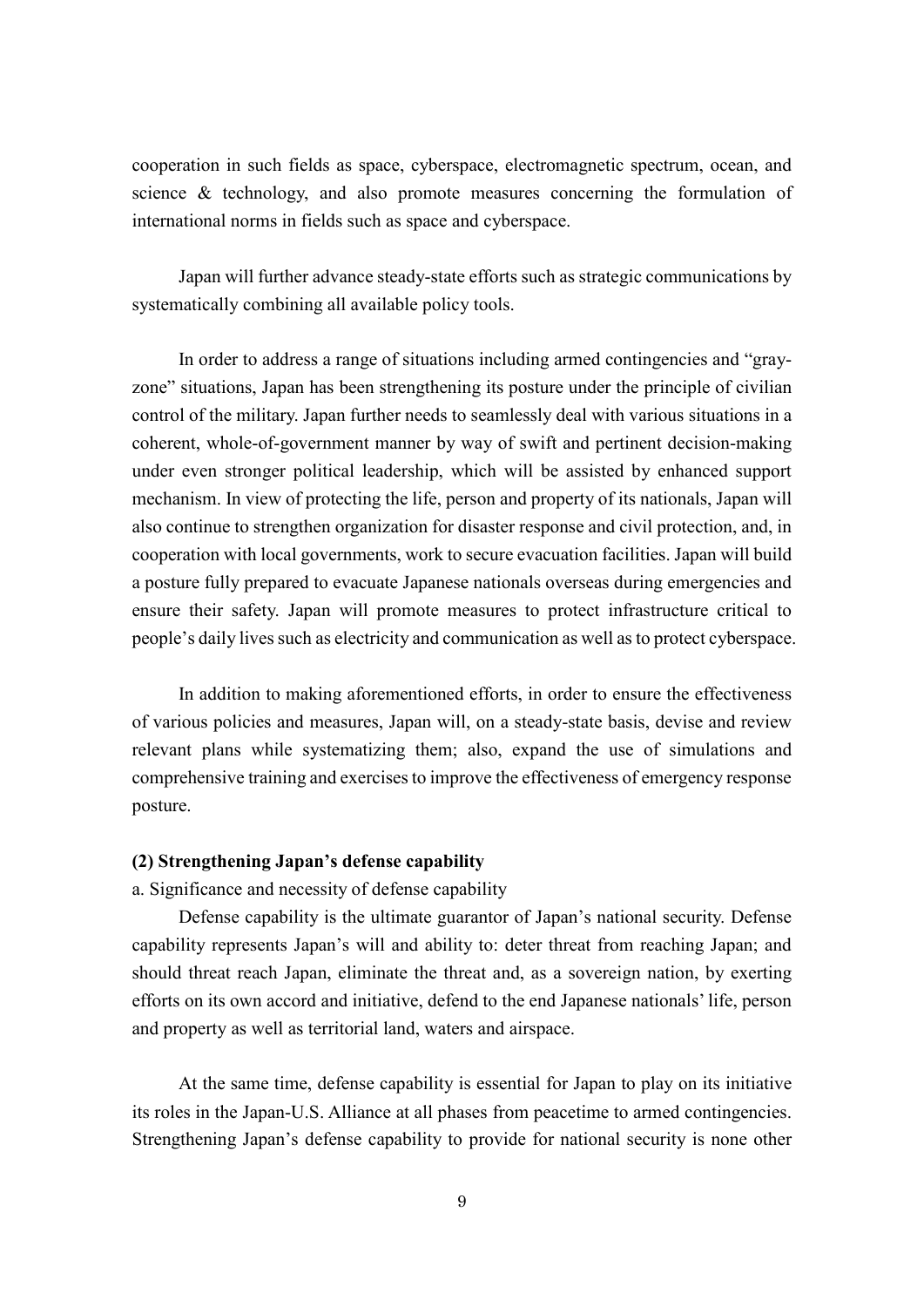than strengthening the Japan-U.S. Alliance. Defense capability is essential also for advancing Japan's efforts in security cooperation with other countries.

Defense capability is the most important strength for Japan in retaining selfsustained existence as a sovereign nation amid security environment it has never faced before. Japan must strengthen this capability on its own accord and initiative.

#### b. Truly effective defense capability – Multi-domain Defense Force

To be able to deter and counter qualitatively and quantitatively superior military threats in increasingly testing security environment, it has become vitally important to adapt to warfare that combines capabilities in new domains—space, cyberspace and electromagnetic spectrum—and traditional domains—land, sea and air.

Japan needs to develop, while qualitatively and quantitatively enhancing capabilities in individual domains, a defense capability that can execute cross-domain operations, which organically fuse capabilities in all domains to generate synergy and amplify the overall strength, so that even when inferiority exists in individual domains such inferiority will be overcome and national defense accomplished.

In order to ensure national defense in increasingly uncertain security environment, it is also important for Japan to be able to seamlessly conduct activities at all stages from peacetime to armed contingencies. To date, Japan has endeavored to develop a defense capability that allows to engage in diverse activities in a swift and sustainable manner. In recent years, however, SDF has had to increase the scope and frequency of its steadystate activities such as maintaining presence, as well as intelligence, surveillance and reconnaissance (ISR) activities: This is exacting a chronic burden on its personnel and equipment, generating a concern that SDF may not be able to maintain proficiency and the volume of its activities.

Japan needs to: improve quality and quantity of capabilities that support sustainability and resiliency of various activities; and develop a defense capability that enables sustained conduct of flexible and strategic activities commensurate with the character of given situations.

Further, Japan's defense capability needs to be capable of strengthening the ability of the Japan-U.S. Alliance to deter and counter threats as well as promoting multi-faceted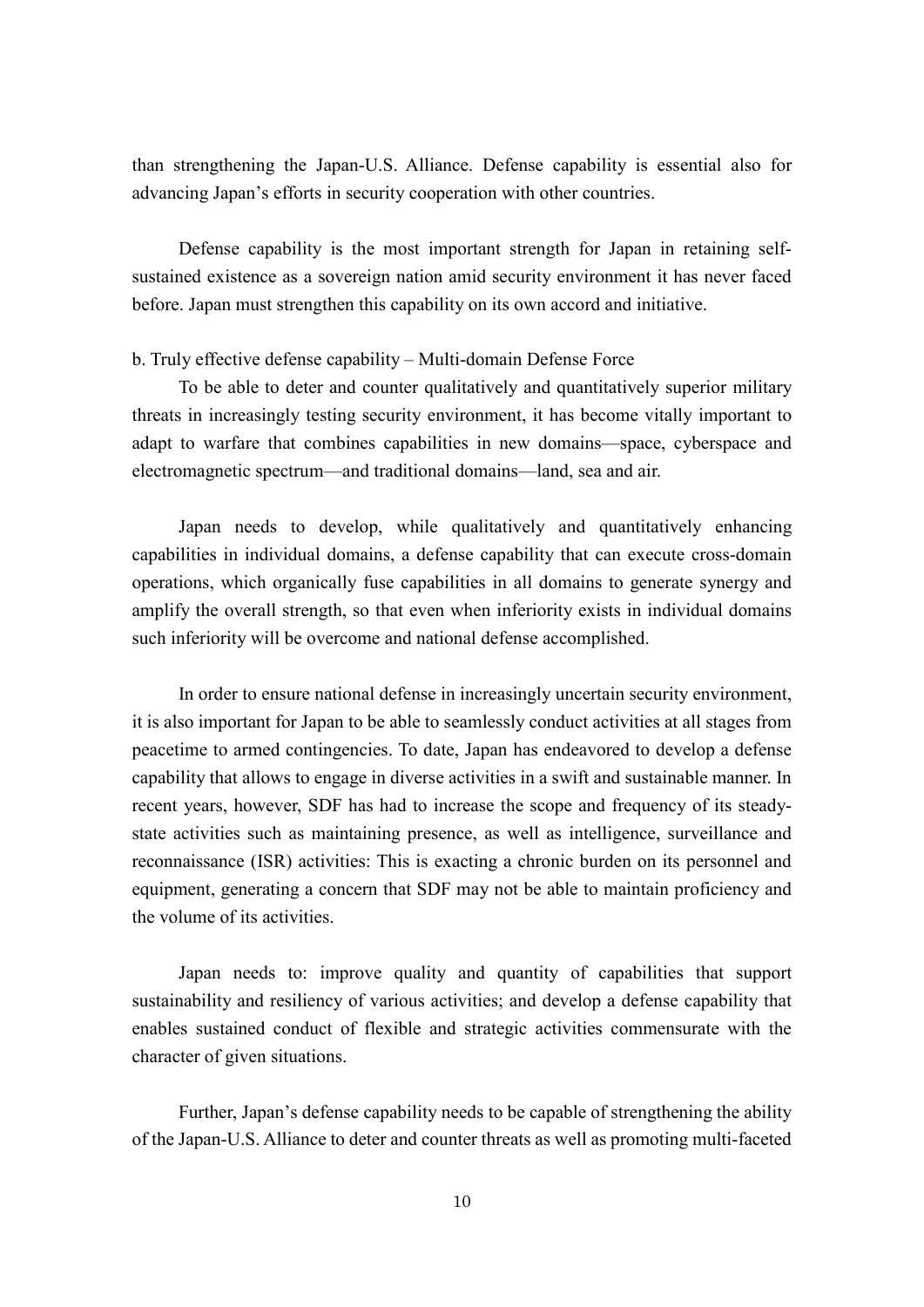and multi-layered security cooperation.

In light of the foregoing, Japan will henceforth build a truly effective defense capability, "Multi-Domain Defense Force," which: organically fuses capabilities in all domains including space, cyberspace and electromagnetic spectrum; and is capable of sustained conduct of flexible and strategic activities during all phases from peacetime to armed contingencies. The development of "Multi-Domain Defense Force" will be done while honing the attributes of "Dynamic Joint Defense Force" under the former Guidelines.

#### **(3) Roles that defense capability should play**

In order to create a security environment desirable for Japan and to deter and counter threats, Japan's defense capability must be able to serve the roles specified below in a seamless and combined manner. In particular, in view of protecting the life and peaceful livelihood of Japanese nationals, it is all the more important for Japan's defense capability to fulfill diverse roles on a steady-state basis.

### a. From peacetime to "gray-zone" situations

SDF will enhance its presence on a steady-state basis by actively engaging in, among others, joint training and exercises and overseas port visits, thereby demonstrating Japan's will and capability. SDF will, in close integration with diplomacy, promote strategic communications including aforementioned activities by SDF units. SDF will leverage its capabilities in all domains to conduct wide-area, persistent intelligence, surveillance and reconnaissance (hereinafter referred to as "persistent ISR") activities around Japan. SDF will prevent occurrence or escalation of emergencies by employing flexible deterrent options and other measures. Leveraging posture in place for these activities, SDF will, in coordination with the police and other agencies, immediately take appropriate measures in response to actions that violate Japan's sovereignty including incursions into its territorial airspace and waters.

SDF will provide persistent protection against incoming ballistic missiles and other threats, and minimize damage should it occur.

#### b. Attack against Japan including its remote islands

In response to attack on Japan including its remote islands, SDF will quickly maneuver and deploy requisite units to block access and landing of invading forces while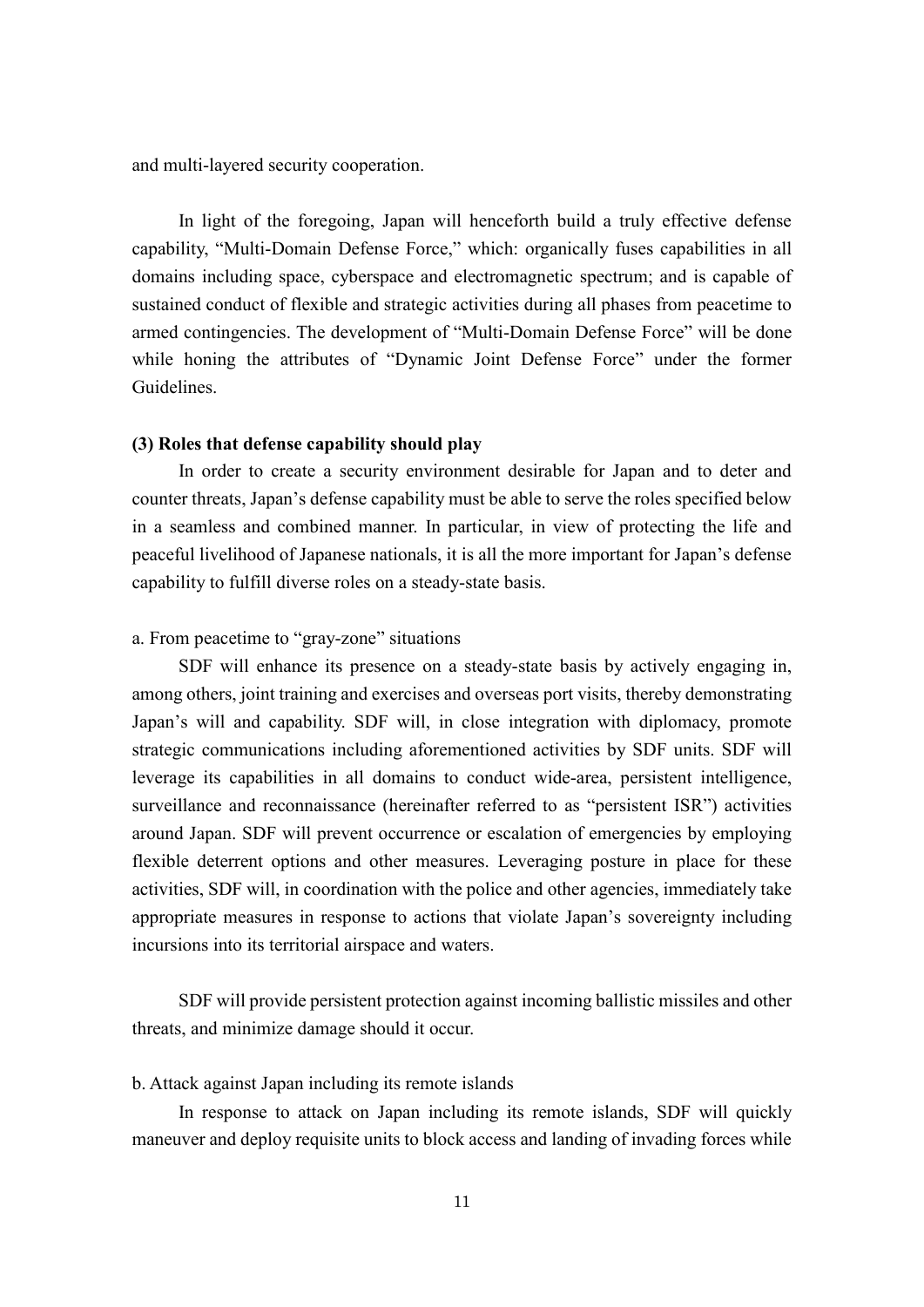ensuring maritime and air superiority. Even when maintaining maritime and air superiority becomes untenable, SDF will block invading forces' access and landing from outside their threat envelopes. Should any part of the territory be occupied, SDF will retake it by employing all necessary measures.

Against airborne attack by missiles and aircraft, SDF will respond in a swift and sustained manner by applying optimal means and minimize damage to maintain SDF's capabilities as well as the infrastructure upon which such capabilities are employed.

In response to attack by guerrillas or special operations forces, SDF will protect critical facilities including nuclear power plants and search and destroy infiltrating forces.

#### c. Space, cyber and electromagnetic domains during all phases

In space, cyber and electromagnetic domains, to prevent any actions that impede its activities, SDF will conduct on a steady-state basis persistent monitoring as well as collection and analysis of relevant information. In case of such event, SDF will promptly identify incidents and take such measures as damage limitation and recovery.

In case of armed attack against Japan, SDF will, on top of taking these actions, block and eliminate the attack by leveraging capabilities in space, cyber and electromagnetic domains.

In addition, in light of the society's growing dependence on space and cyberspace, SDF will contribute to comprehensive, whole-of-government efforts concerning these domains under appropriate partnership and shared responsibility with relevant organizations.

#### d. Large-scale disasters

In case of large-scale disasters, to protect the life, person, and property of Japanese nationals, SDF will swiftly transport and deploy requisite units to take all necessary measures for initial response, and, as required, maintain its posture for disaster response for a longer term. SDF will carefully address the needs of affected citizens and local governments, and engage in life saving, temporary repair and livelihood support in appropriate partnership and cooperation with relevant organizations, local governments and the private sector.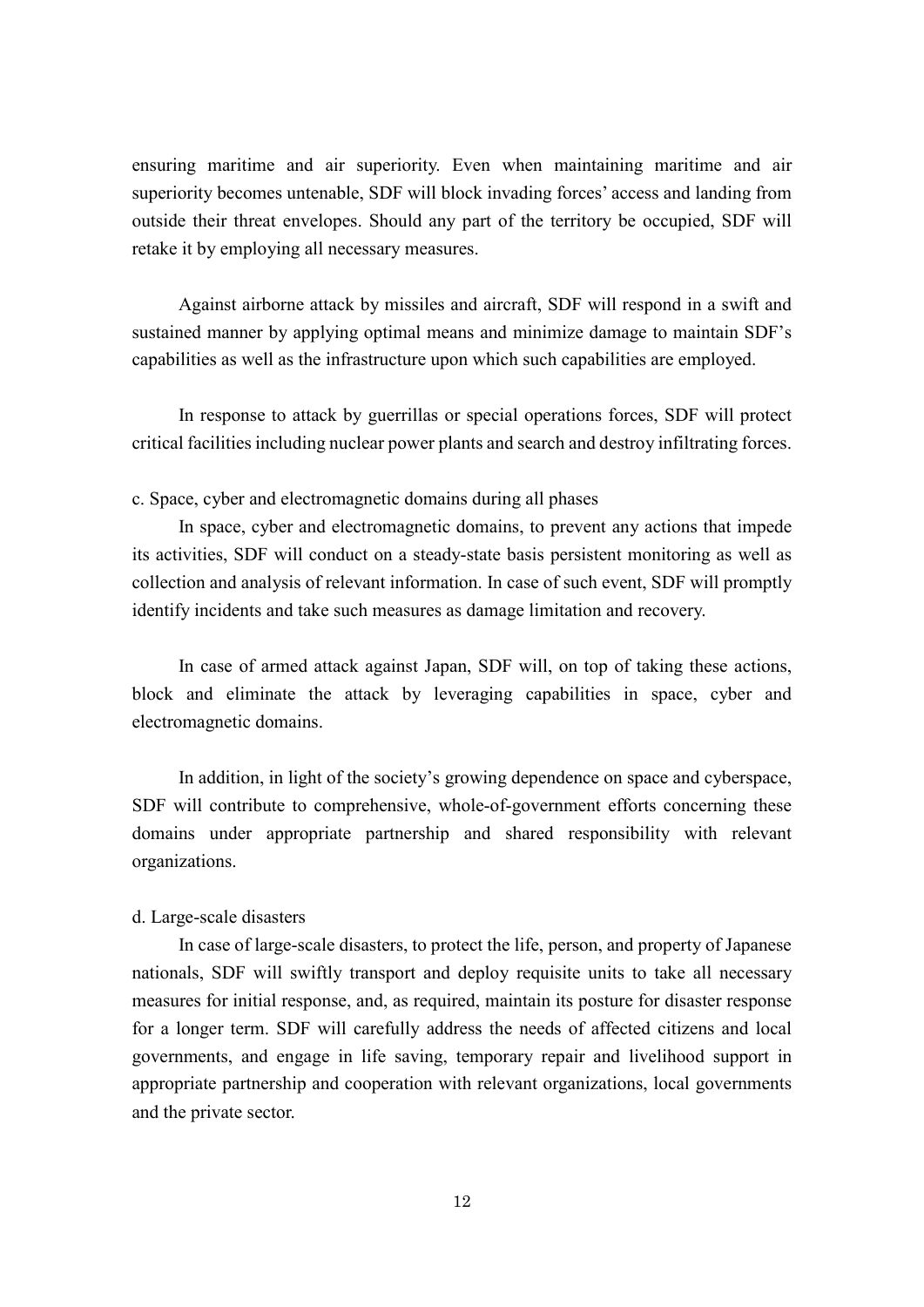e. Collaboration with the United States based on the Japan-U.S. Alliance

In all stages from peacetime to armed contingencies, in line with the "Guidelines for Japan-U.S. Defense Cooperation," Japan will effectively conduct activities described in 2. by playing on its initiative its own roles in the Japan-U.S. Alliance.

#### f. Promotion of security cooperation

SDF will actively engage in efforts for enhanced security cooperation as stated in 3.: In accordance with policies that are tailored to individual regions and countries, SDF will strategically promote defense cooperation and exchanges such as: joint training and exercises, cooperation in defense equipment and technologies, capacity building assistance, and service-to-service exchange.

### **2. Strengthening the Japan-U.S. Alliance**

The Japan-U.S. Security Arrangements based on the Japan-U.S. Security Treaty, together with Japan's own national defense architecture, constitute a cornerstone for Japan's national security. The Japan-U.S. Alliance, with the Japan-U.S. Security Arrangements as its core, plays a significant role for peace, stability and prosperity of not only Japan but also the Indo-Pacific region and the international community.

As inter-sate competitions prominently emerge, it has become all the more important for Japan's national security to further strengthen relationship with the United States, with whom Japan shares universal values and strategic interests. The United States also views that cooperation with its allies has become more important.

While the Japan-U.S. Alliance has been reinforced through activities including those that were made possible by the Legislation for Peace and Security, Japan needs to further enhance the Alliance through efforts under the "Guidelines for Japan-US Defense Cooperation" in order to achieve its national defense objective as security environment surrounding Japan becomes more testing and uncertain at remarkably fast speeds.

In further strengthening the Japan-U.S. Alliance, it is an essential premise that Japan strengthen its own defense capability on its own accord and initiative. Fulfilling this premise, Japan needs to press ahead with efforts such as: bolstering the ability of the Alliance to deter and counter threats; enhancing and expanding cooperation in a wide range of areas; and steadily implementing measures concerning the stationing of U.S. Forces in Japan.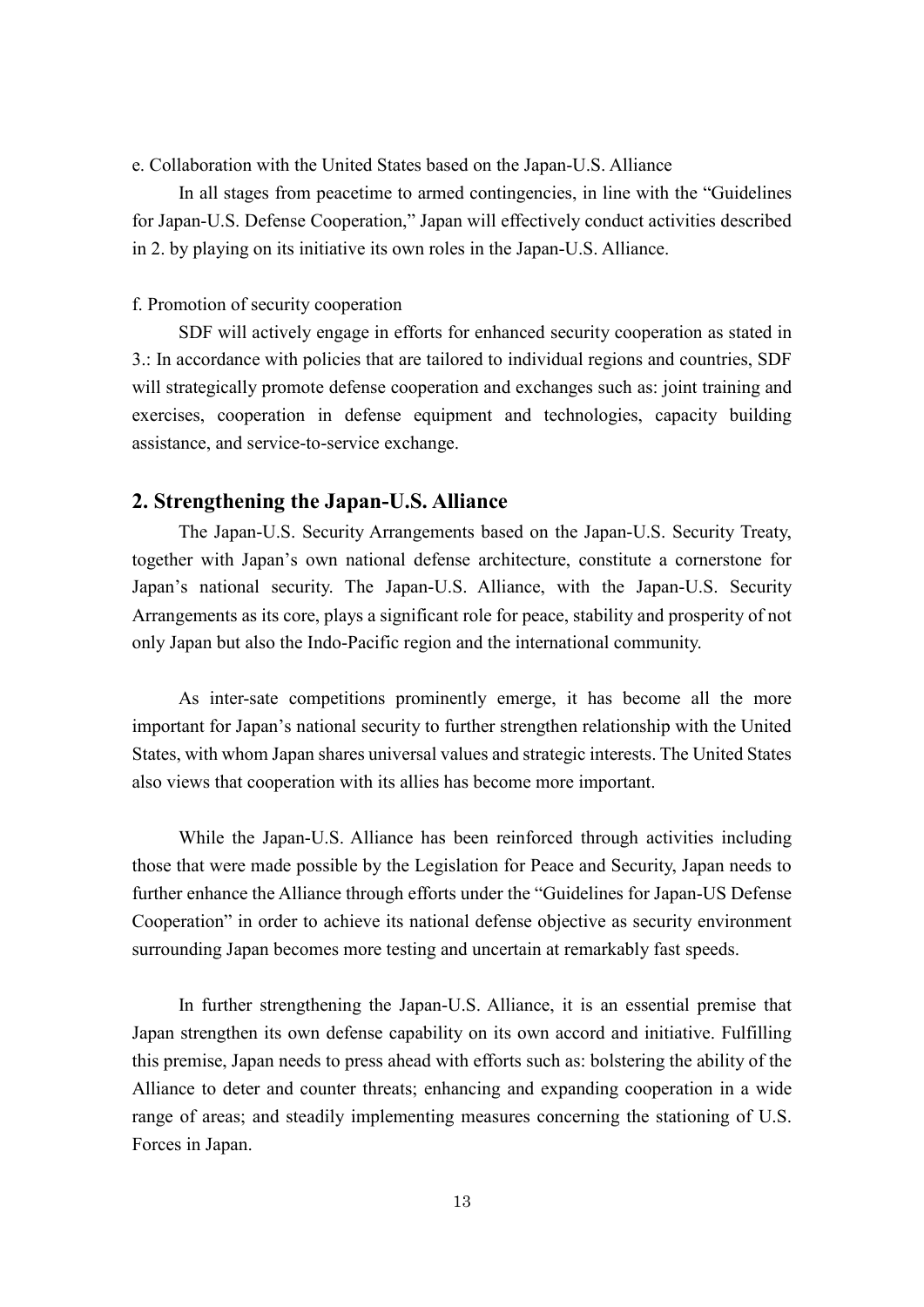#### **(1) Strengthening ability of Japan-U.S. Alliance to deter and counter threats**

In all stages from peacetime to armed contingencies as well as during disasters, Japan will enhance information sharing with the United States, conduct effective and smooth bilateral coordination involving all relevant organizations and take all necessary measures to ensure Japan's peace and security.

For these purposes, Japan will further deepen various operational cooperation and policy coordination with the United States. In particular, Japan will expand and deepen cooperation in: space and cyber domains; comprehensive air and missile defense; bilateral training and exercises; bilateral ISR operations; and bilateral flexible deterrent options. Japan will also promote formulation and renewal of bilateral plans and deepen the Extended Deterrence Dialogue. In addition, Japan will even more actively conduct activities such as logistic support for U.S. force activities and protection of U.S. ships and aircraft.

#### **(2) Strengthening and expanding cooperation in a wide range of areas**

In order to create a desirable security environment including maintaining and enhancing free and open maritime order, and with an eye on increasing Japanese and U.S. presence in the Indo-Pacific region, Japan will conduct bilateral activities such as capacity building assistance, humanitarian assistance/disaster relief (HA/DR) and counter-piracy.

In order for Japan and the United States to be able to fully leverage their capabilities during bilateral activities, Japan will enhance and expand cooperation with the United States in such areas as equipment, technology, facility, and intelligence as well as information security.

In particular, Japan will promote standardization of defense equipment that contributes to Japan-U.S. bilateral activities, and sharing of various networks. In order to support sustainable U.S. force activities around Japan as well as to ensure high operational availability of SDF equipment, Japan will build capacity for in-country maintenance of U.S.-made equipment.

To efficiently improve Japanese and U.S. capabilities, while facilitating common understanding of respective priorities in defense capability enhancement, promote measures such as effective acquisition of advanced U.S equipment through optimized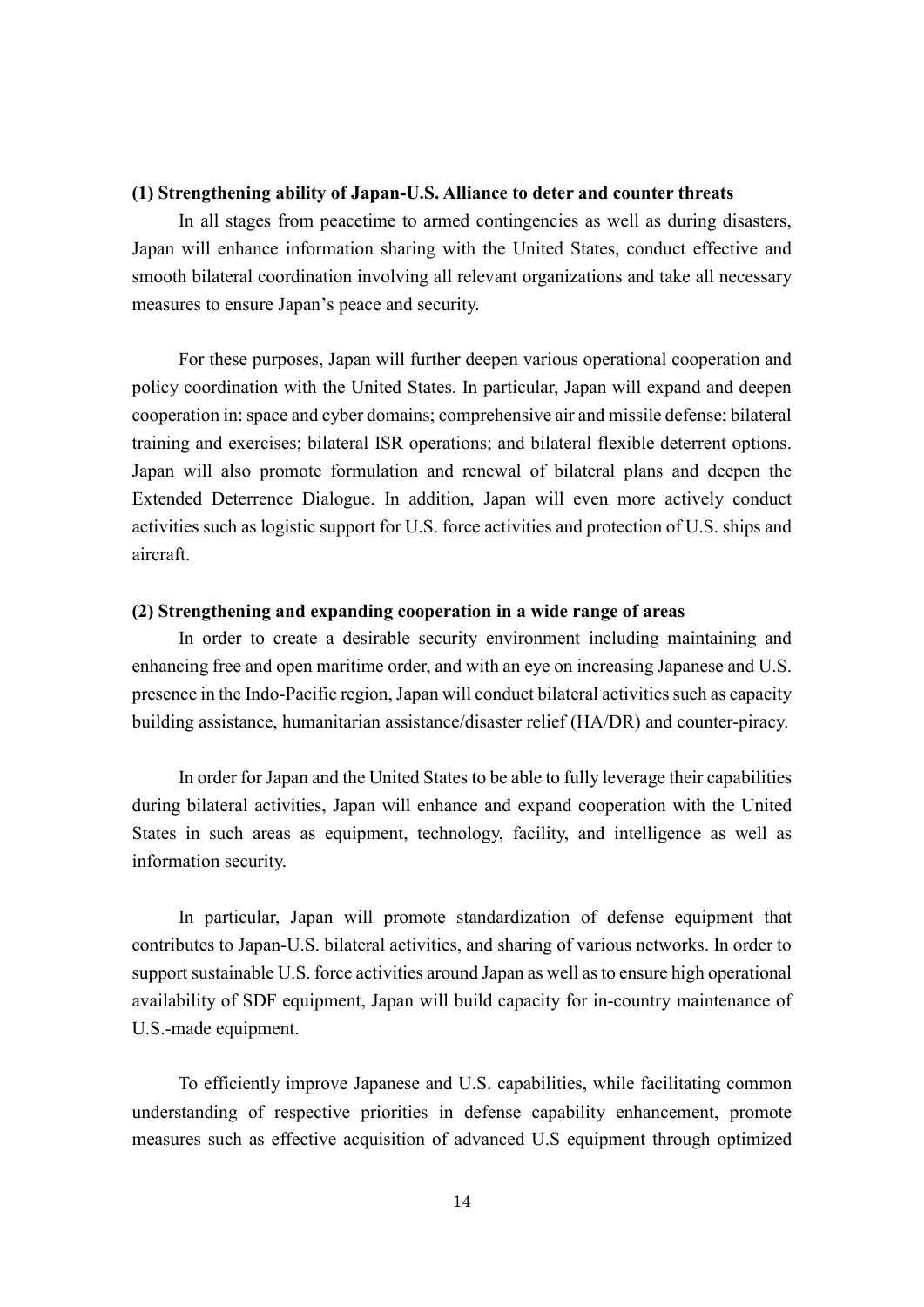Foreign Military Sales (FMS) and Japan-U.S. joint research and development.

With respect to SDF facilities and U.S force facilities and areas including training facilities and areas, Japan will promote cooperation on joint/shared use and efforts for improved resiliency.

# **(3) Steady implementation of measures concerning stationing of U.S. Forces in Japan**

Japan will provide stable support for smooth and effective stationing of U.S. forces in Japan through various measures including Host Nation Support (HNS). Japan will also steadily implement the realignment of U.S. forces in Japan to mitigate impact on local communities while maintaining deterrence provided by U.S. forces.

Okinawa is located in areas critically important to Japan's national security and U.S. force stationing in Okinawa greatly contributes to deterrent the Japan-U.S. alliance provides: At the same time, facilities and areas of U.S. forces in Japan are highly concentrated in Okinawa. In light of this, Japan in recent years has been furthering its efforts to mitigate impact on Okinawa including returns of U.S. facilities and areas. Japan will continue to work to mitigate impact on Okinawa by steadily implementing such measures as realignment, consolidation and reduction of facilities and areas of U.S. forces in Okinawa including the relocation of Marine Corps Air Station Futenma as well as the dispersion of impact on Okinawa.

#### **3. Strengthening security cooperation**

In line with the vision of free and open Indo-Pacific, Japan will strategically promote multifaceted and multilayered security cooperation, taking into account characteristics and situation specific to each region and country. As part of such efforts, Japan will actively leverage its defense capability to work on defense cooperation and exchanges which include joint training and exercises, defense equipment and technology cooperation, capacity building assistance, and interchanges among military branches. Furthermore, Japan will also contribute to address global security challenges. In implementing these initiatives, Japan will position the Japan-U.S. Alliance as its cornerstone and will work closely with the countries that share universal values and security interests, through full coordination with its diplomatic policy.

#### **(1) Promoting defense cooperation and exchanges**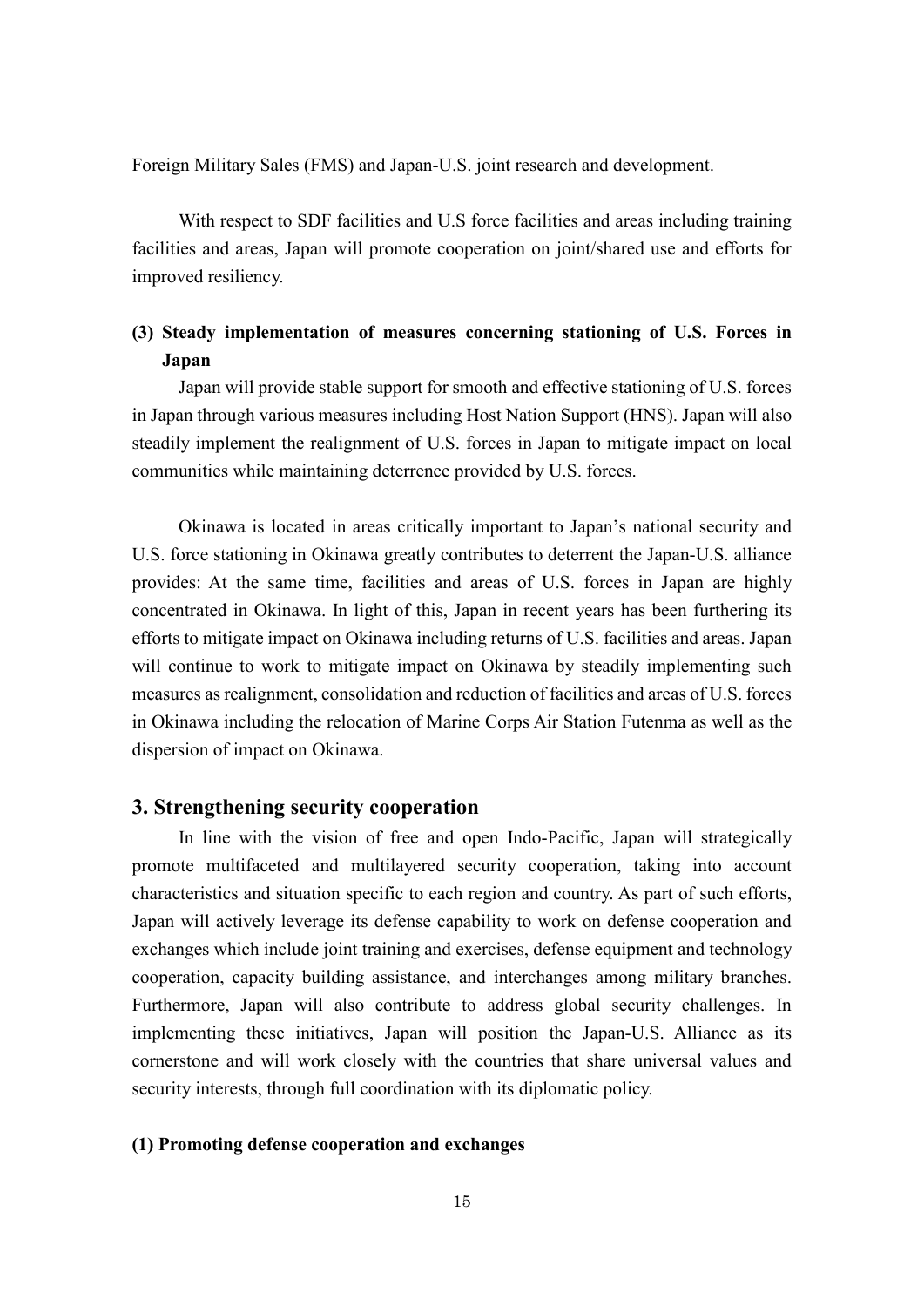With Australia, to further improve interoperability and by utilizing frameworks such as Foreign and Defense Ministerial Consultations ("2+2"), Japan will further promote joint training and exercises and defense equipment and technology cooperation, and advance cooperative activities such as bilaterally-aligned capacity building assistance to third parties. Japan will also strengthen cooperative relations under trilateral framework among Japan, Australia and the United States, which share universal values and strategic interests.

With India, in view of enhancing strategic partnership and by utilizing frameworks such as "2+2," Japan will promote joint training and exercises and defense equipment and technology cooperation in a broad range of areas including maritime security. Japan will also strengthen cooperation among Japan, India and the United States.

With Southeast Asian countries, Japan will continue to support efforts for strengthening the centrality and unity of the Association of Southeast Asian Nations (ASEAN), which is the key to regional cooperation, and promote practical bilateral and multilateral cooperation, including joint training and exercises, defense equipment and technology cooperation, and capacity building assistance.

With the Republic of Korea (ROK), Japan will promote defense cooperation in a broad range of fields and strive to establish the foundation for collaboration. Japan will also continue to strengthen trilateral cooperation among Japan, the ROK and the United States to maintain peace and stability in the region.

With the United Kingdom and France, to contribute to the stability of maritime order in the Indo-Pacific region, Japan will, while leveraging such frameworks as the " $2+2$ ," promote efforts including more practical joint training and exercises, defense equipment and technology cooperation and bilateral collaboration on third-party engagement. Japan will strengthen cooperation with European countries as well as NATO and the European Union (EU).

With Canada and New Zealand, Japan will promote efforts including joint training and exercises as well as bilateral collaboration on third-party engagement.

With China, in order to enhance mutual understanding and trust, Japan will promote multi-layered dialogues and exchange. In so doing, Japan will continue to encourage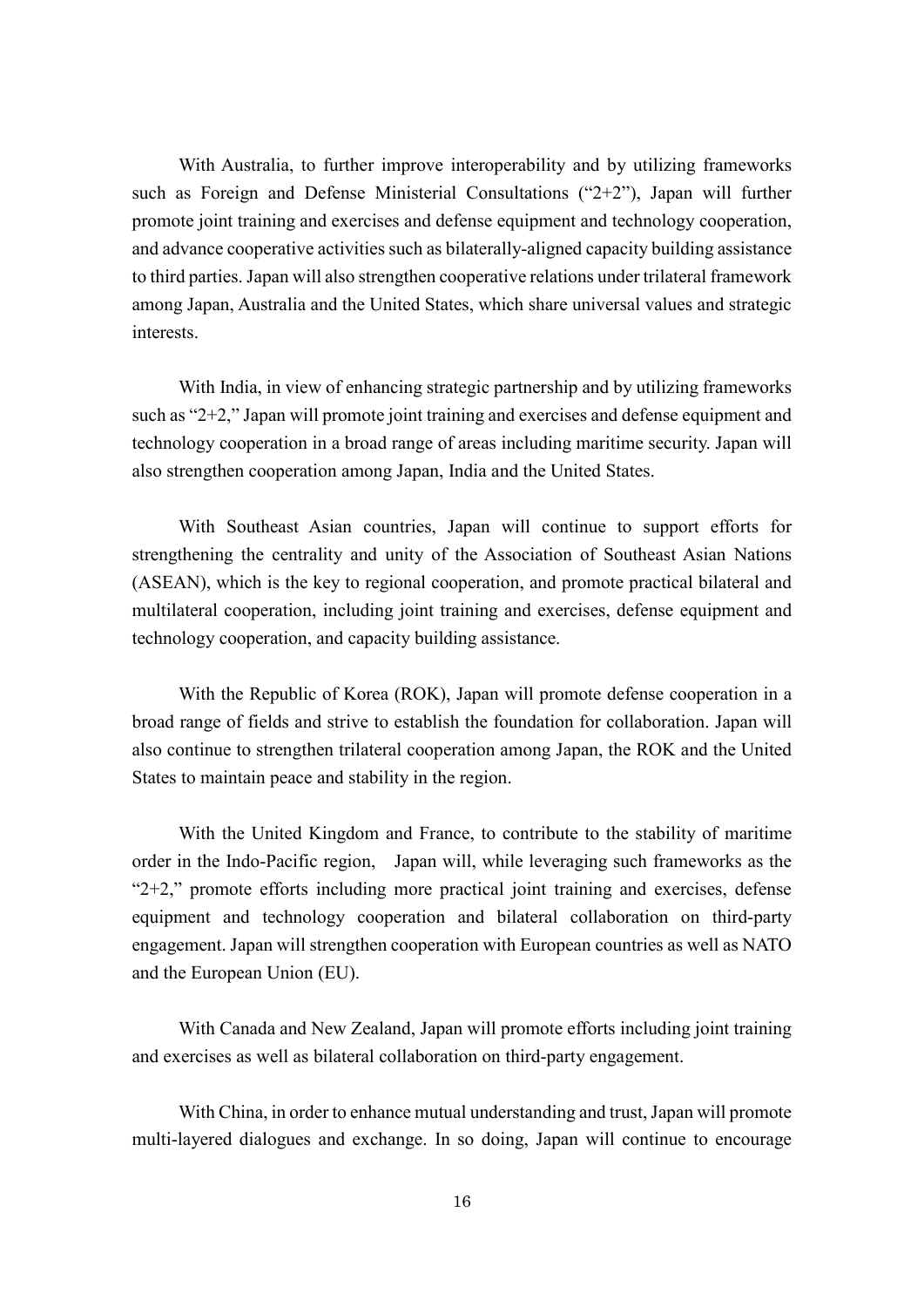China to play responsible and constructive roles for peace and stability in the Indo-Pacific region, comply with international norms of conduct, and improve transparency regarding military capability enhancement. In order to avoid unexpected situations between the two countries, Japan will utilize the "Maritime and Aerial Communication Mechanism between the defense authorities of Japan and China" in a manner that contributes to building a trusting relationship between the two countries. Japan will calmly and firmly deal with Chinese activities at sea and in the air around Japan.

With Russia, in order to enhance mutual understanding and trust, Japan will promote security dialogues with Russia including the "2+2," high-level interactions and broad unit-to-unit exchanges, and deepen joint training and exercises.

With island nations of the Pacific Ocean, Japan will promote port and airport visits by SDF as well as exchanges and cooperation that utilize capabilities and characteristics of each service of SDF.

With countries in Central Asia, the Middle East and Africa, in order to build and strengthen cooperative relations Japan will promote exchanges at all levels, including high level, and cooperation in such fields as capacity building assistance related to the United Nations Peacekeeping Operations.

Regarding multilateral frameworks, Japan attaches importance to the East Asia Summit (EAS), the ASEAN Defense Ministers' Meeting-Plus (ADMM-Plus) and the ASEAN Regional Forum (ARF) that provide significant foundations for discussions, cooperation and exchanges related to security field in the Indo-Pacific region. In addition, Japan will contribute to strengthening cooperation and mutual trust among the countries in the region.

#### **(2) Responding to global issues**

From the viewpoint of securing the freedom and security of navigation and flight, Japan will promote cooperation to contribute to the improvement of capabilities pertaining to the maritime security of coastal states in the Indo-Pacific region, which include South Asian countries such as India and Sri Lanka, as well as Southeast Asian countries. Moreover, Japan will promote such activities as joint training and exercises, unit-to-unit exchanges and active port visits at these occasions. Japan will also conduct activities such as anti-piracy efforts in cooperation with relevant countries and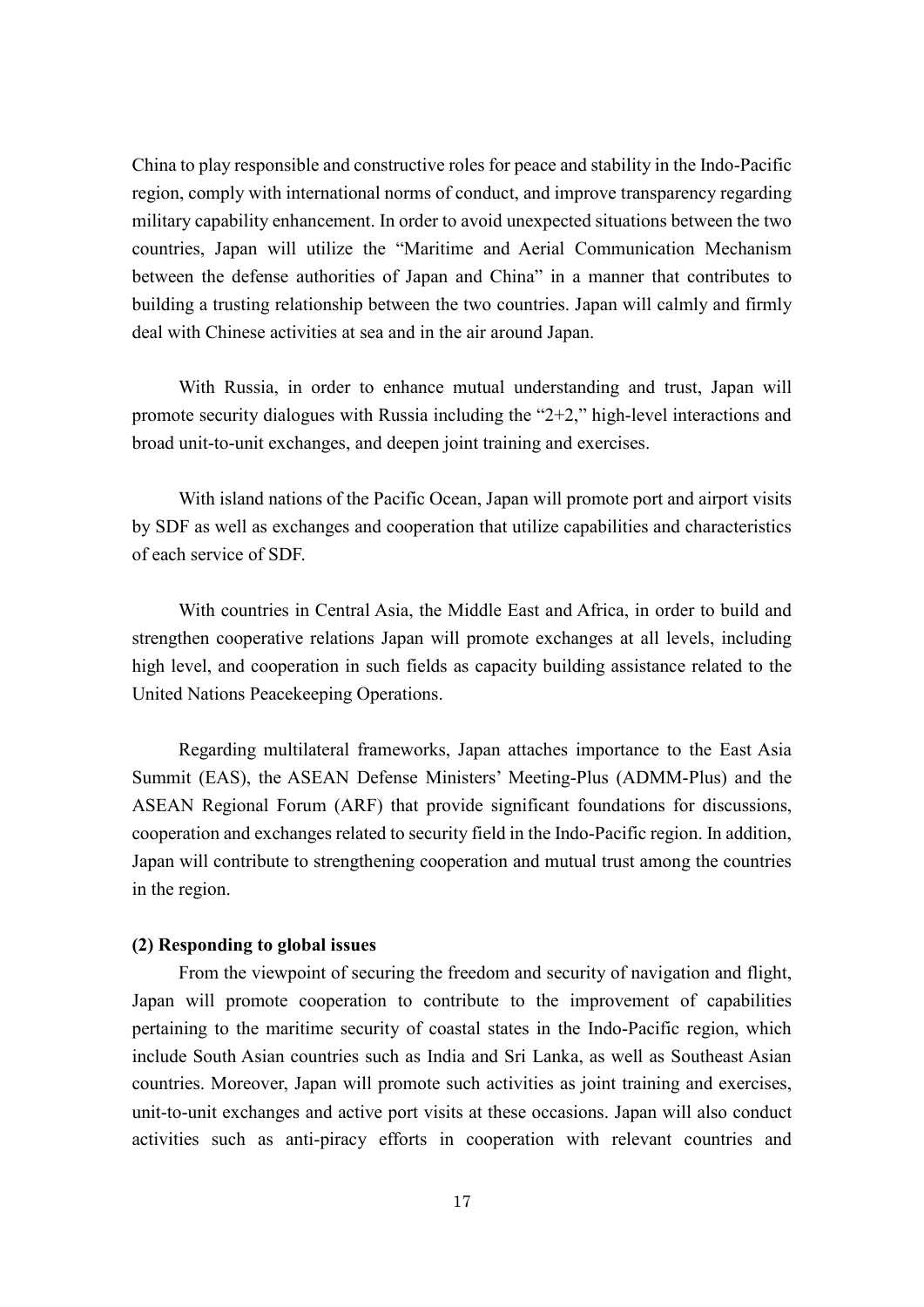cooperation for strengthening capabilities of the Maritime Domain Awareness (MDA).

Regarding the use of space domain, Japan will promote partnership and cooperation in various fields including the Space Situational Awareness (SSA) and mission assurance of the entire space system, through consultations and information sharing with relevant countries and active participation in multilateral exercises among others. Regarding the use of cyber domain, Japan will enhance its partnership and cooperation with relevant countries through measures such as sharing views on threat awareness, exchanging views on response to cyber attacks, and participating in multilateral exercises.

In cooperation with relevant countries and international organizations, Japan will promote non-proliferation efforts regarding: weapons of mass destruction and missiles which can serve as their delivery means; and goods and sensitive technologies of potential military use. Leveraging SDF's knowledge and human resources, Japan will engage in various activities related to arms control and disarmament undertaken by the United Nations and other bodies, including the discussion on Lethal Autonomous Weapons Systems (LAWS).

In line with the Legislation for Peace and Security, Japan will actively promote international peace cooperation activities, while giving comprehensive consideration to such factors as purposes of mission, situation in host country, and political and economic relations between Japan and host country. While making good use of past experiences to develop human resources, Japan will actively contribute through such efforts as sending embedded personnel to mission headquarters and capacity building assistance in areas that Japan excels. Regarding SDF operation facility in the Republic of Djibouti, which is used for anti-piracy efforts, Japan will work towards stable, long-term use of the facility for regional security cooperation and other activities.

# **IV. Priorities in Strengthening Defense Capability**

### **1. Guiding thoughts**

In order to adapt to increasingly rapid changes in security environment, Japan must strengthen its defense capability at speeds that are fundamentally different from the past. In view of aging population with declining birth rate and severe fiscal situation, it is essential that Japan use budget and personnel even more effectively.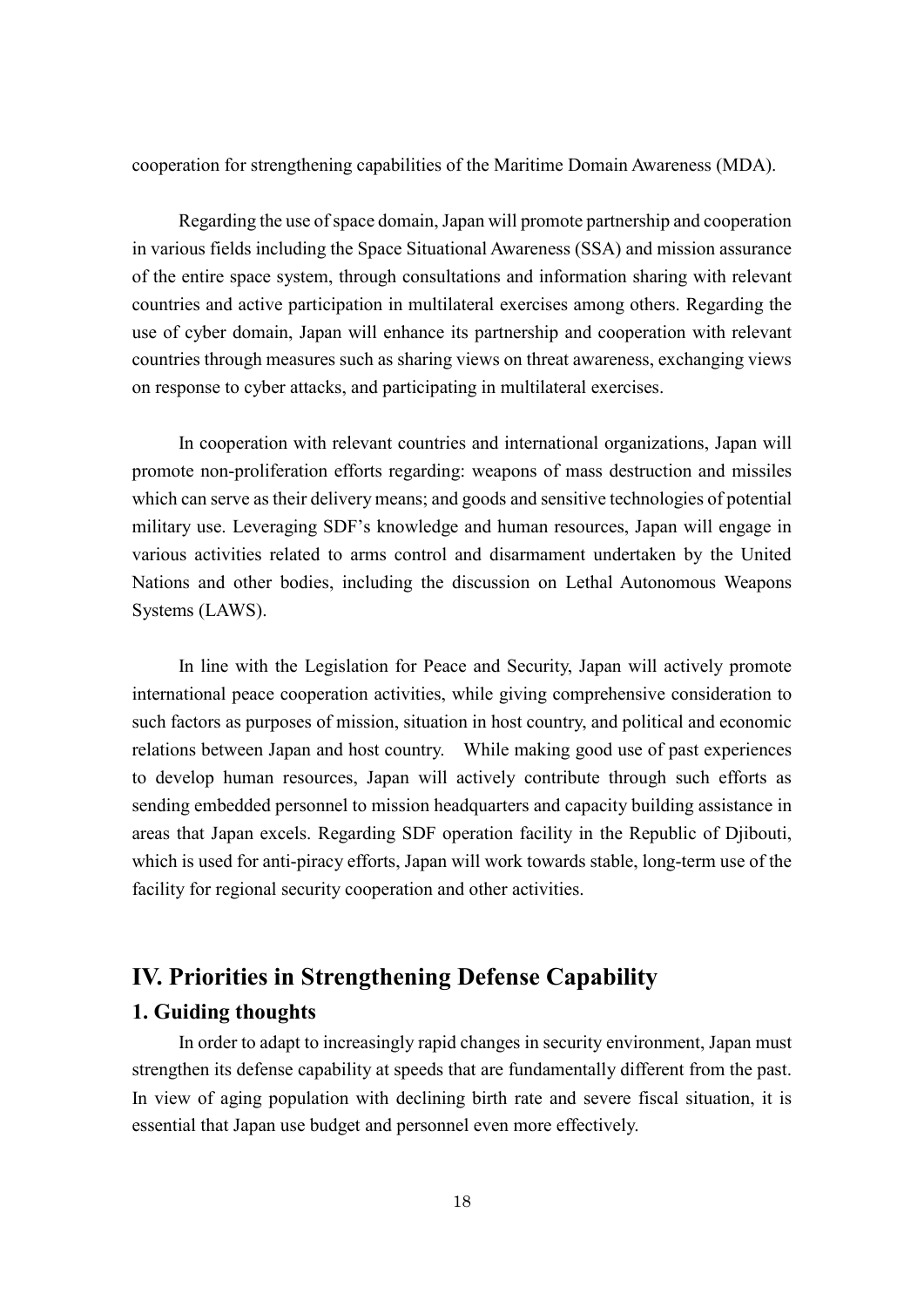In strengthening defense capability, Japan will enhance priority capability areas as early as possible, allocating resources flexibly and intensively without adhering to existing budget and human resource allocation, and undertake necessary fundamental reforms.

In taking these measures, SDF will further promote joint-ness of the Ground, Maritime and Air Self-Defense Forces in all areas and, avoiding stove-piped approach, optimize their organizations and equipment. In particular, SDF will further promote jointness in a wide range of areas such as capabilities in new domains, which are space, cyberspace and electromagnetic spectrum, comprehensive air and missile defense, damage recovery, transportation, maintenance, supply, security, education, medical service and research.

With respect to hedging against invasion scenarios such as amphibious landing employing large-scale ground forces, which were assumed primarily during the Cold War period, SDF will retain forces only enough to maintain and carry on the minimum necessary expertise and skills with which to adapt to changes in situation in the future, and work further to achieve even greater efficiency and rationalization.

# **2. Priorities in strengthening capabilities necessary for cross-domain operations**

# **(1) Acquiring and strengthening capabilities in space, cyber and electromagnetic domains**

In order to realize cross-domain operations, SDF will acquire and strengthen capabilities in new domains, which are space, cyberspace and electromagnetic spectrum by focusing resources and leveraging Japan's superb science and technology. In doing so, SDF will strengthen and protect command, control, communications and information capabilities that effectively connect capabilities in all domains including the new ones.

#### a. Capabilities in space domain

Effective use of satellites for such purposes as information-gathering, communication and positioning is essential for realizing cross-domain operations. On the other hand, threats to the stable use of space are increasing.

SDF therefore will further improve various capabilities that leverage space domain including information-gathering, communication and positioning capabilities. SDF will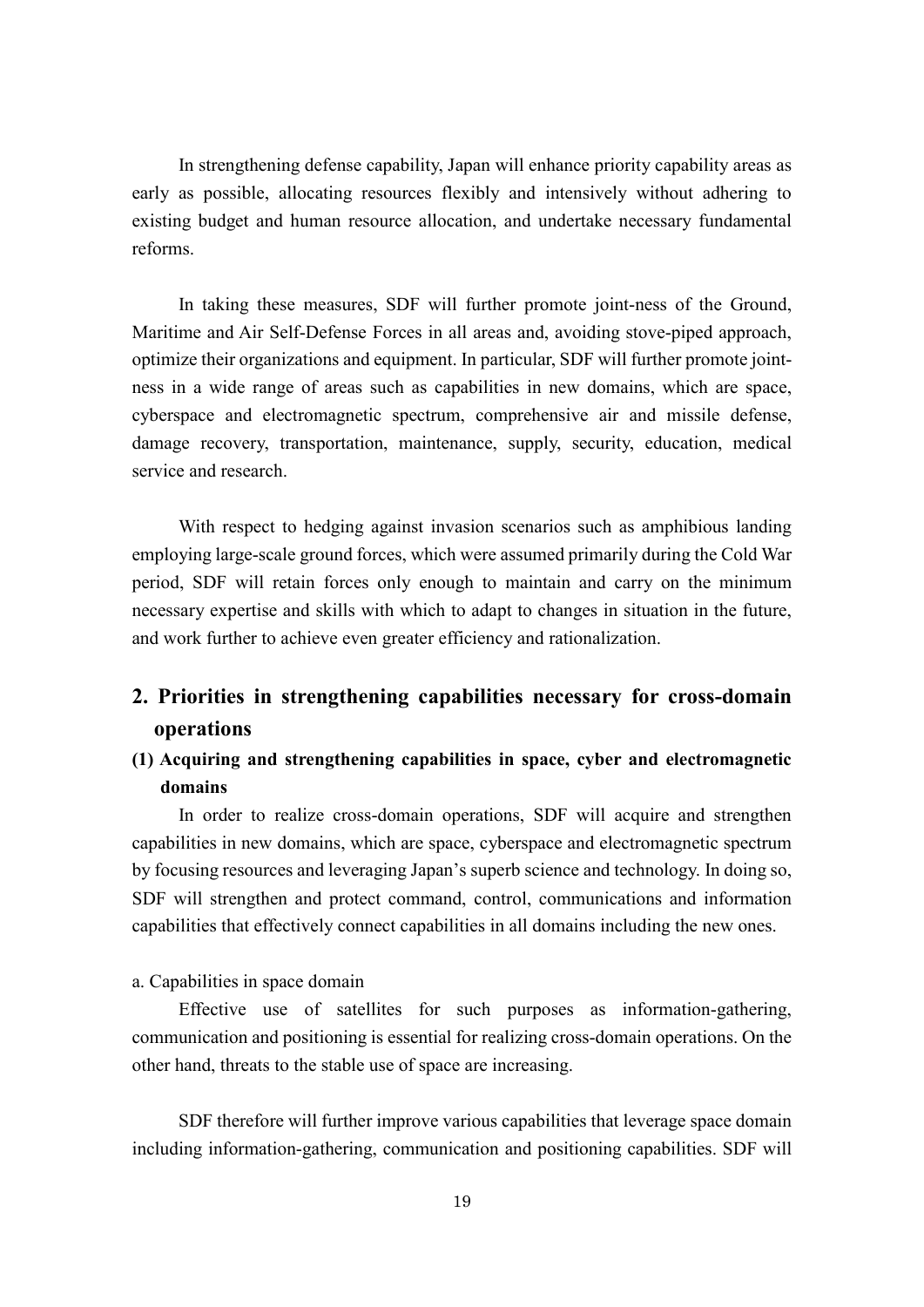also build a structure to conduct persistent ground- and space-based space situation monitoring. To ensure superiority in use of space at all stages from peacetime to armed contingencies, SDF will also work to strengthen capabilities including mission assurance capability and capability to disrupt opponent's command, control, communications and information.

In so doing, SDF will actively leverage civilian technologies and work to enhance cooperation with relevant agencies including the Japan Aerospace Exploration Agency (JAXA) and with the United States and other relevant countries. SDF will also engage in organization building such as the creation of units specializing in space and dedicated career field, and develop human resources and accumulate knowledge and expertise in the space field.

#### b. Capabilities in cyber domain

Information and communications networks that leverage cyberspace are a foundation for SDF's activities in various domains, and attack against them seriously disrupts organized activities of SDF. In order to prevent such attack, SDF will continue to strengthen capabilities for persistent monitoring of command and communications systems and networks as well as for damage limitation and recovery. In addition, SDF will fundamentally strengthen its cyber defense capability, including capability to disrupt, during attack against Japan, opponent's use of cyberspace for the attack.

In so doing, SDF will significantly expand its human resources with specialized expertise and skills, and take into consideration its contributions to whole-of-government efforts.

#### c. Capabilities in electromagnetic domain

Since the use of electromagnetic spectrum has expanded in range and purpose, it is now recognized as a major operational domain situated on the frontline of offense-defense dynamic in today's warfare. Ensuring superiority in electromagnetic domain is also critical to realizing cross-domain operations.

SDF will work to enhance information and communications capabilities as well as information collection and analysis capabilities related to electromagnetics, and develop an information sharing posture. SDF will improve capabilities to minimize the effect of opponent's electronic jamming. In addition, SDF will strengthen capabilities to neutralize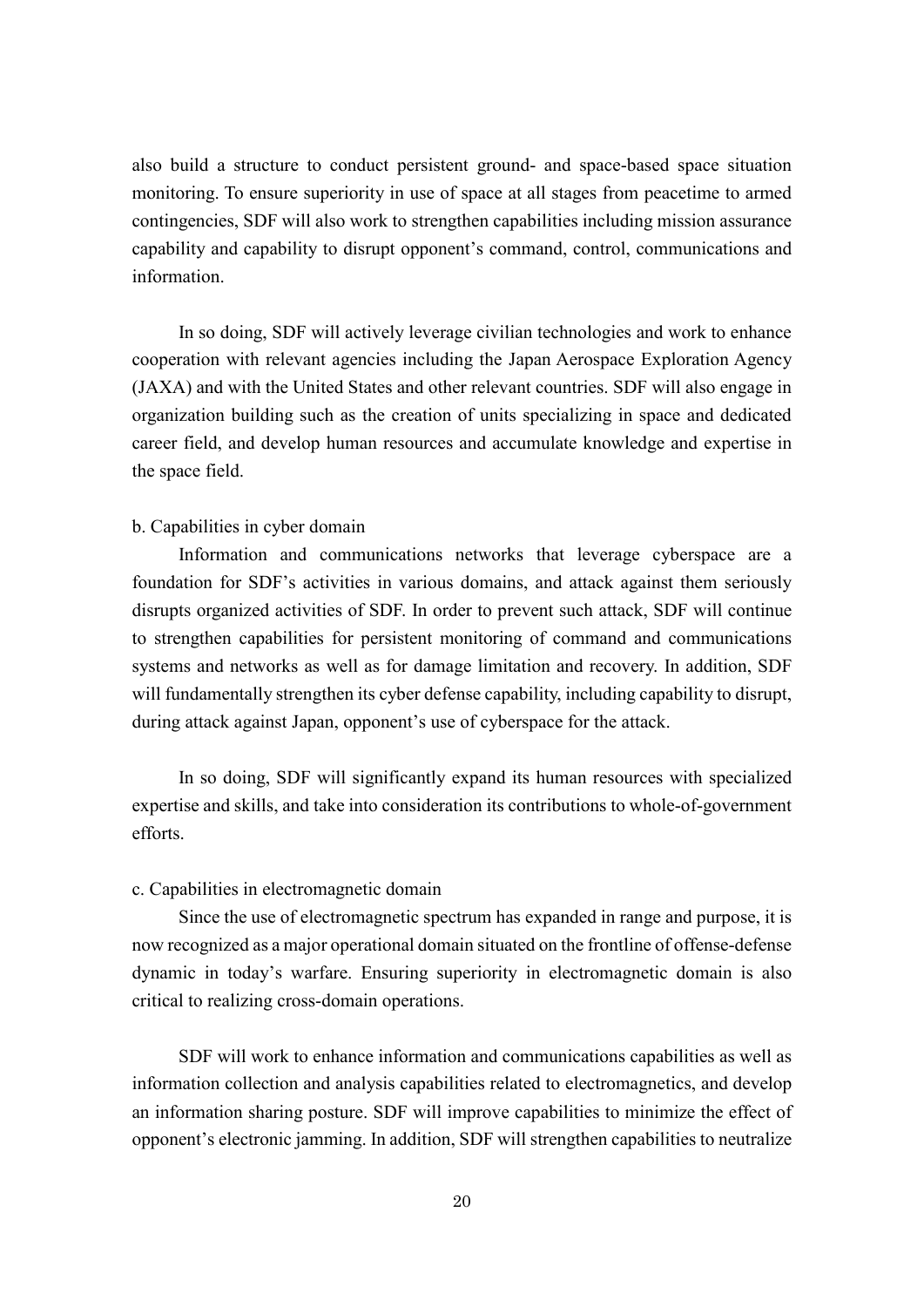radar and communications of opponent who intends to invade Japan. In order to smoothly perform these activities, SDF will enhance its ability to appropriately manage and coordinate the use of electromagnetic spectrum.

#### **(2) Enhancing capabilities in traditional domains**

SDF will enhance capabilities to effectively counter attacks by aircraft, ships and missiles during cross-domain operations in close combination with capabilities in space, cyber and electromagnetic domains.

#### a. Capabilities in maritime and air domains

In order to effectively deal with armed attack against Japan, it is extremely important for Japan to establish and maintain maritime and air superiority.

SDF will reinforce its posture for conducting persistent ISR at sea and in the air around Japan.

SDF will also strengthen surface and underwater operational capabilities including Unmanned Underwater Vehicles (UUV).

By taking measures such as developing a fighter force structure that features Short Take-Off and Vertical Landing (STOVL) fighter aircraft which bring operational flexibility, SDF will improve air operation capability particularly on the Pacific side of Japan, where number of air bases is limited despite its vast airspace. In so doing, as number of air bases that allow for take-off and landing of fighters is limited, Japan will take necessary measures to enable STOVL fighter aircraft to operate from existing SDF ships as required, in order to further improve flexibility in fighter operations while ensuring safety of SDF personnel.

#### b. Stand-off defense capability

As other countries make remarkable advances in early warning and control capabilities and the performance of various missiles, SDF needs to effectively intercept attack against Japan, while ensuring safety of its personnel.

SDF will acquire stand-off firepower and other requisite capabilities to deal with ships and landing forces attempting to invade Japan including remote islands from the outside of their threat envelopes. In addition, in order to appropriately leverage advances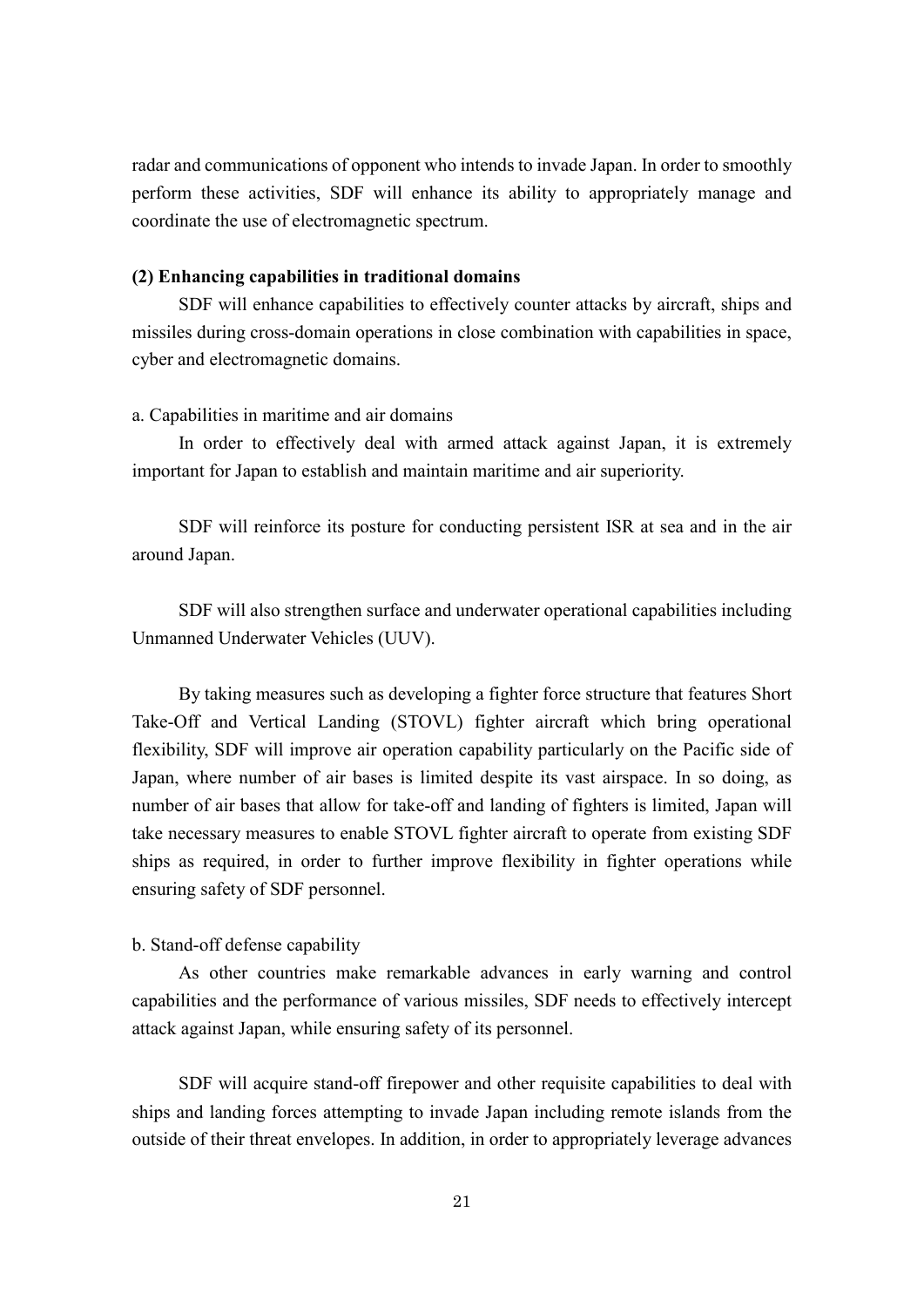in military technologies, Japan will swiftly and flexibly strengthen stand-off defense capability through measures such as comprehensive research and development of related technologies.

c. Comprehensive air and missile defense capability

Japan needs to effectively and efficiently counter increasingly diverse and complex airborne threats of ballistic and cruise missiles and aircraft by optimum means and minimize damage.

SDF will establish a structure with which to conduct integrated operation of various equipment pieces, those for missile defense as well as air defense equipment that each SDF service has separately used, thereby providing persistent nation-wide protection and also enhancing capability to simultaneously deal with multiple, complex airborne threats. SDF will also study ways to counter future airborne threats.

Based on basic role and mission sharing between Japan and the United States, in order to strengthen the deterrent of the Japan-U.S. Alliance as a whole, Japan will continue to study a potential form of response capability to address the means for missile launch and related facilities and will take necessary measures.

#### d. Maneuver and deployment capability

In order to effectively deal with various situations such as attack on remote islands, requisite SDF units need to conduct sustained, persistent activities in appropriate areas on a steady-state basis and to maneuver and deploy according to situation.

SDF will strengthen amphibious operation and other capabilities. In addition, to enable swift and large-scale transport, SDF will strengthen joint transport capability including inter- and intra-theater transport capabilities tailored to the characteristics of remote island areas. SDF will also work to collaborate with commercial transport on a steady-state basis.

#### **(3) Strengthening sustainability and resiliency**

To be able to sustain a range of requisite activities at all stages from peacetime to armed contingencies, sustainability and resiliency of defense capability including logistics support needs to be enhanced.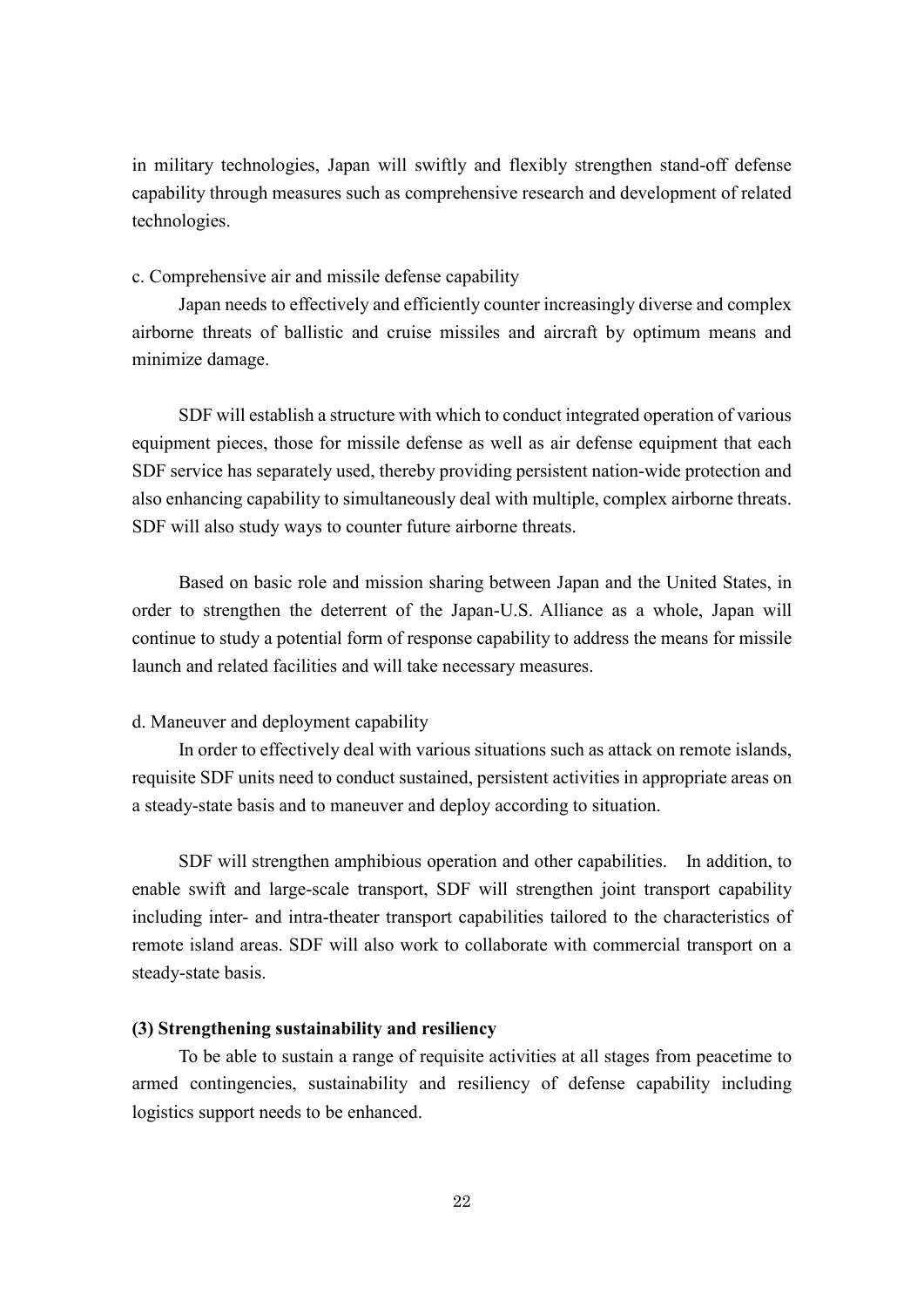SDF will take necessary measures for securing ammunition and fuel, ensuring maritime shipping lanes, and protecting important infrastructure. In particular, while cooperating with relevant ministries and agencies, SDF will improve sustainability through safe and steady acquisition and stockpiling of ammunition and fuel. SDF will also improve resiliency in a multi-layered way through efforts including dispersion, recovery, and substitution of infrastructure and other foundations for SDF operations. Further, SDF will work toward more effective and efficient equipment maintenance by reviewing existing maintenance methods, thereby ensuring high operational availability.

#### **3. Priorities in strengthening core elements of defense capability**

#### **(1) Reinforcing human resource base**

The core element of defense capability is SDF personnel. Securing human resources for SDF personnel and improving their ability and morale are essential to strengthening defense capability. This has become an imminent challenge in the face of shrinking and aging population with declining birth rates. Also in light of sustainability and resilience of defense capability, SDF needs to work even further to reinforce human resource base that sustains SDF personnel.

MOD/SDF will promote efforts, including those address institutional aspects, in order to secure diverse, high-quality talents from a wider range of people. These efforts include: various recruitment measures such as cooperation with local governments and other entities; diversifying applicant pool including college graduates; expanding women's participation; appropriate extension of SDF personnel's mandatory retirement ages; leveraging retired SDF personnel as well as reserve personnel; and measures for raising fulfillment rates. MOD/SDF will also promote manpower saving and automation by leveraging technological innovations such as artificial intelligence.

To enable all SDF personnel to maintain high morale and continue to fully exercise their ability, MOD/SDF will improve living and work environment and promote work style reforms at MOD/SDF to ensure proper work-life balance.

Through such efforts as enhancing joint education and research, MOD/SDF will enrich education and research to improve SDF's capabilities and foster its unity. MOD/SDF will enhance education for organization management skills. In addition, MOD/SDF will improve treatment through measures concerning honors and privileges, and allowance increase that reflects the special nature of SDF's missions. MOD/SDF will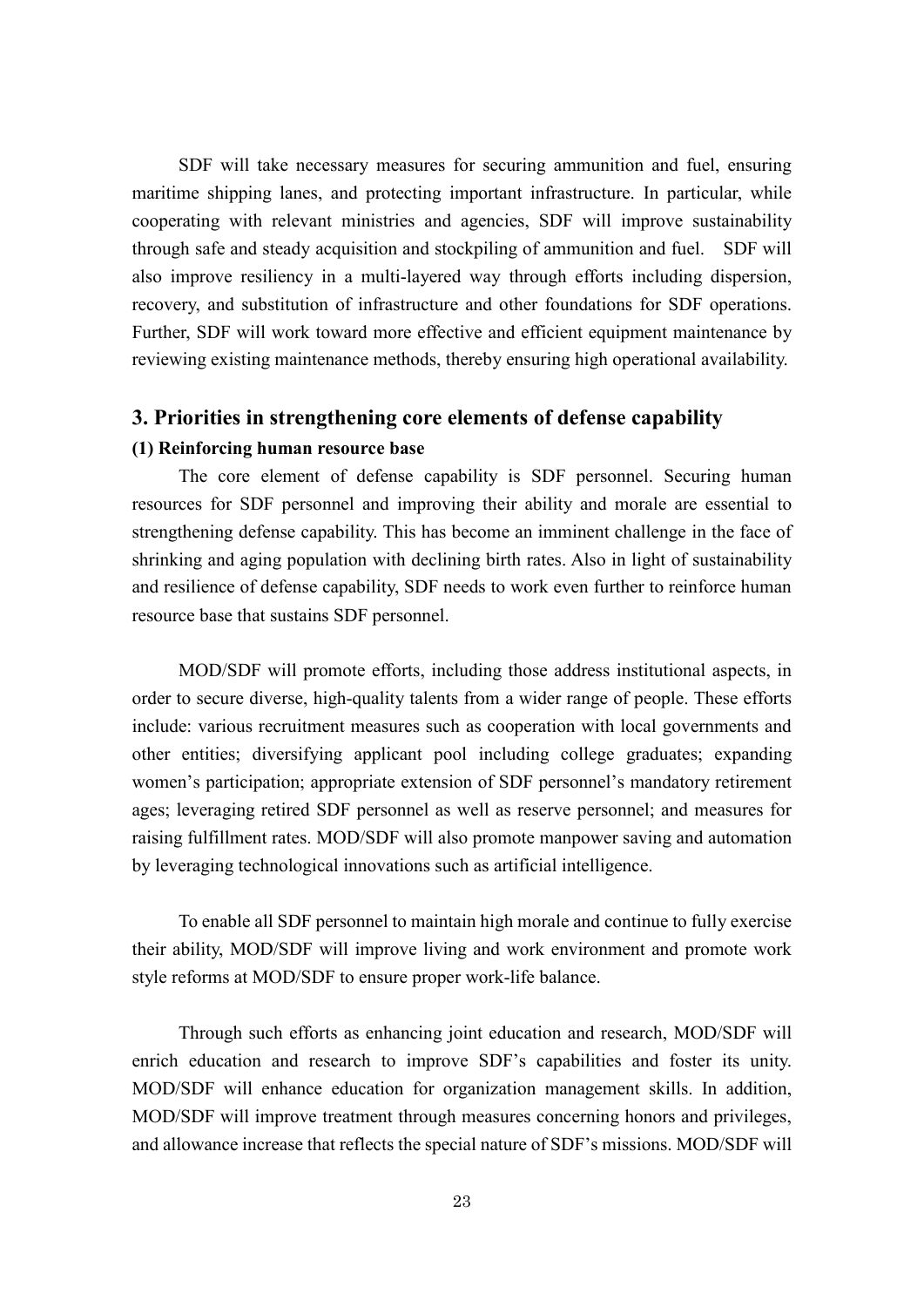also further improve re-employment support for SDF personnel in view of the fact that it is the responsibility of the Government to secure the livelihood of SDF personnel under the mandatory early retirement system.

#### **(2) Reviewing equipment structure**

MOD/SDF will examine the existing equipment structure from joint operation perspective and build an optimized equipment structure. In so doing, while giving due considerations to capabilities each SDF service requires for its operations, MOD/SDF will: develop equipment with multiple functional variants; optimize and standardize specifications of equipment; and jointly procure equipment commonly used across SDF services; reduce types of aircraft; suspend the use of equipment whose importance has decreased; and review or discontinue projects of low cost-effectiveness.

#### **(3) Reinforcing technology base**

As character of warfare changes dramatically due to advances in military technologies, it is becoming all the more important to reinforce technological base that has bearing on defense equipment through whole-of-government approach by leveraging Japan's superb science and technology.

MOD/SDF will make focused investments through selection and concentration in important technologies including artificial intelligence and other potentially gamechanging technologies. MOD/SDF will also dramatically shorten research and development timelines by streamlining R&D processes and procedures. In doing so, MOD/SDF will encourage company's prior investments and leverage its strength to full potential by actively using design proposal-based competition scheme and improving foreseeability through the formulation of R&D visions on capabilities required for Japan's future national defense.

In addition, MOD/SDF will work to actively leverage potentially dual-use, advanced commercial technologies through such efforts as: technology exchange with relevant domestic and overseas entities; enhanced collaboration with relevant ministries and agencies; and use of the "Innovative Science & Technology Initiative for Security" program.

MOD/SDF will reinforce its structure aimed at early discovery of innovative, emerging technologies and fostering thereof by utilizing and creating think tanks that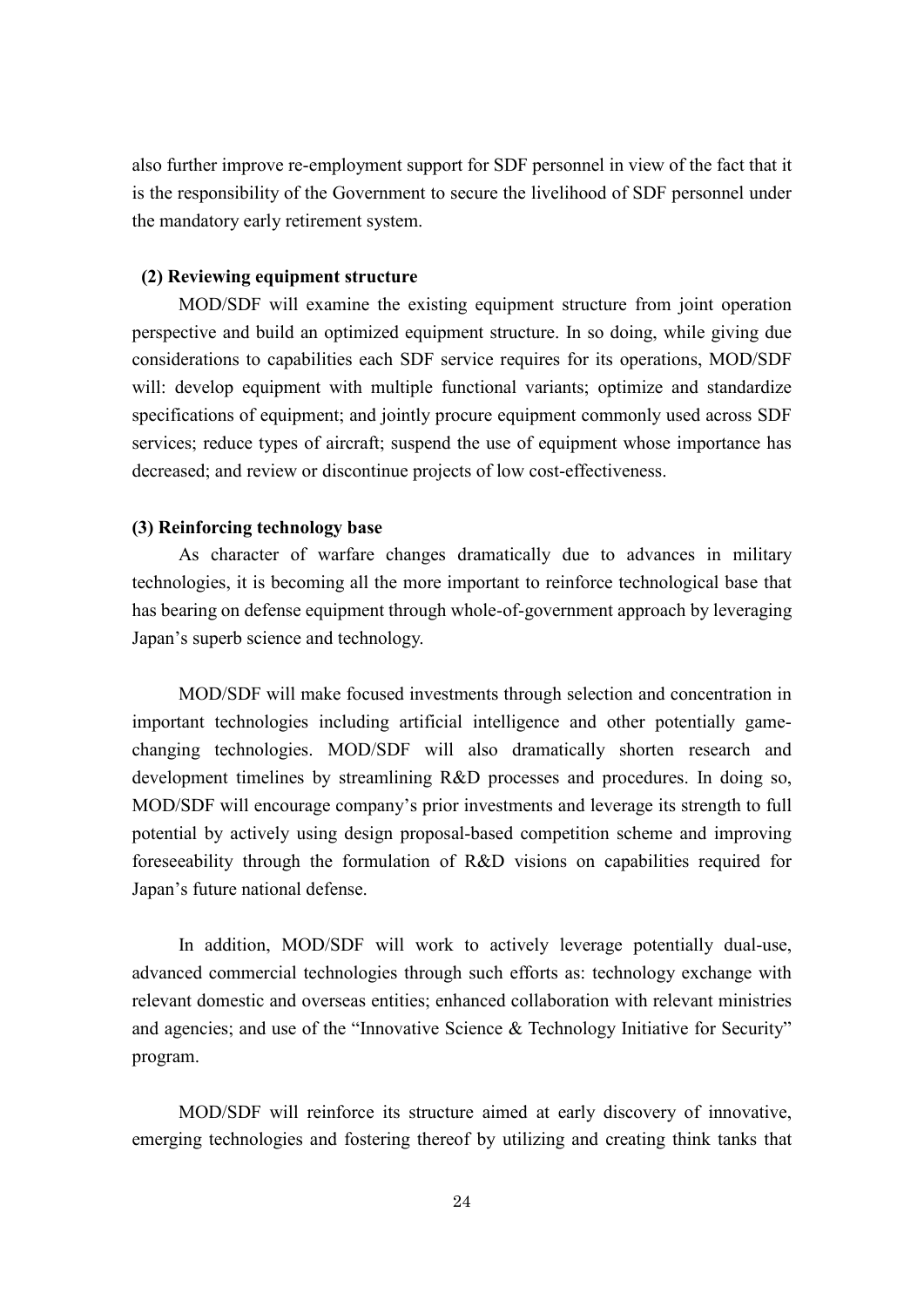survey and analyze latest foreign and domestic technological trends.

#### **(4) Optimizing equipment procurement**

In order to secure necessary and sufficient quality and quantity of SDF equipment, MOD/SDF needs to acquire high-performance equipment at the most affordable prices possible. MOD/SDF also needs to do thorough cost management and reduction not only during budget development but also during budget implementation.

MOD/SDF will actively use systematic acquisition methods including long-term contracts which facilitate efficient procurement, and streamline equipment maintenance. MOD/SDF will facilitate competition among domestic and foreign companies, and promote defense equipment development that eyes towards international joint development and production as well as overseas transfer. In order to efficiently procure U.S.-made high-performance equipment, MOD/SDF will promote rationalization of FMS procurement and work to align procurement timings and specifications with U.S. forces and other parties. In taking these steps, MOD/SDF will further strengthen efforts on project management throughout the entire life cycle of defense equipment.

#### **(5) Strengthening defense industrial base**

Japan's defense industry is an essential foundation for the production, operation, and maintenance of defense equipment. For the production of high-performance equipment and to ensure their high operational availability, it is necessary to make defense industrial base more resilient by overcoming challenges such as high costs due to lowvolume, high-mix production and lack of international competitiveness, thereby enabling it to effectively adapt to changing security environment.

In addition to taking various measures concerning equipment structure, technological base, and equipment procurement, to create a competitive environment for companies, MOD/SDF will reform the existing contract system including affording incentives to companies. MOD/SDF will enhance supply-chain risk management and work to further expand Japanese defense industry's participation in maintenance work of imported equipment. For whole-of-government efforts to promote appropriate overseas transfer of defense equipment under the Three Principles on Transfer of Defense Equipment and Technology, which permits transfer of defense equipment in cases where the transfer contributes to Japan's security, MOD/SDF will work to make necessary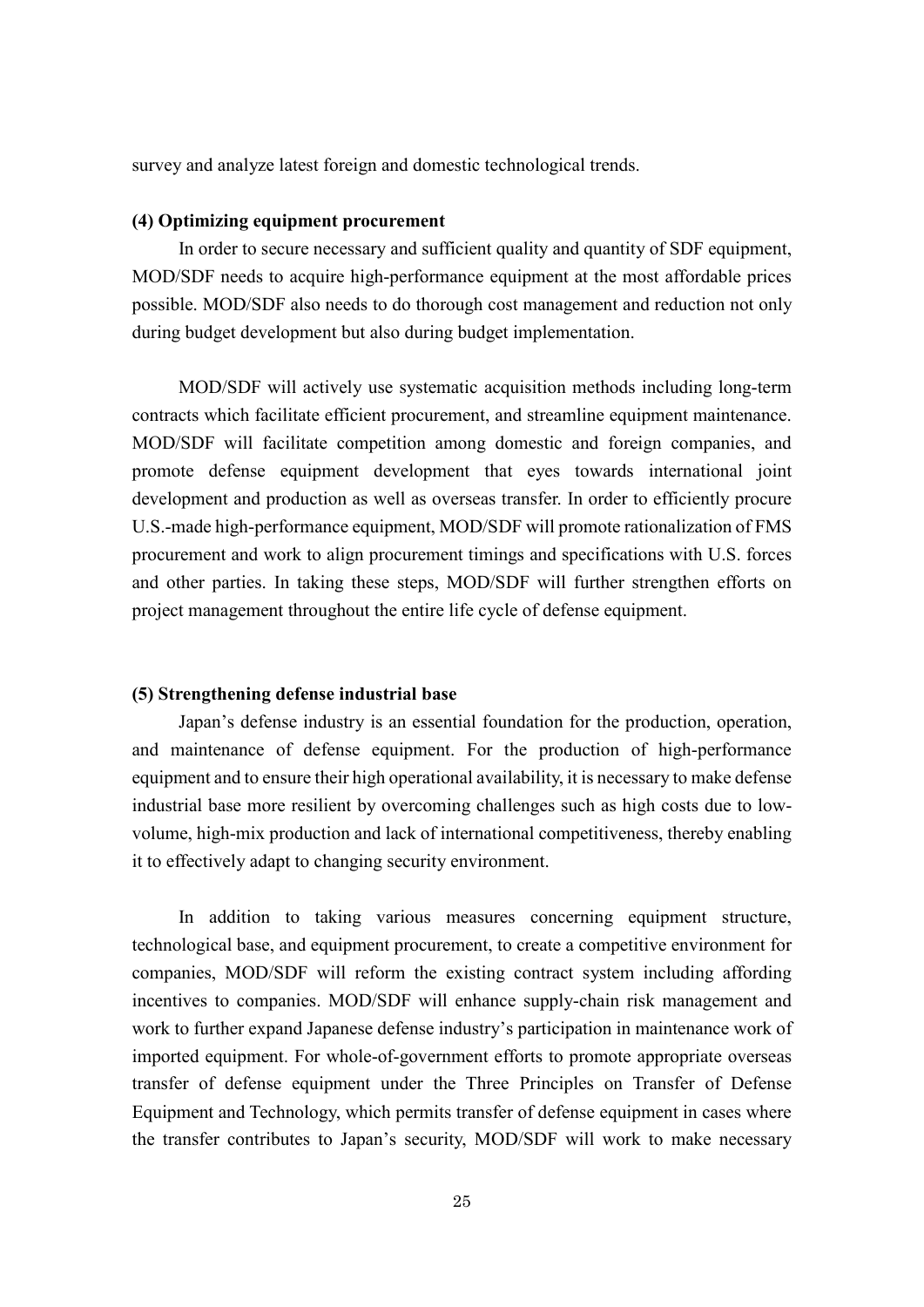improvements in the Principles' implementation. At the same time, MOD/SDF will strengthen intellectual property management, technology management and information security in order to prevent drain of important defense equipment-related technologies. Through above-mentioned measures, MOD/SDF will work to reduce equipment costs and improve industrial competitiveness, thereby striving to build resilient defense industrial base. MOD/SDF will also examine further measures to that end.

#### **(6) Enhancing intelligence capabilities**

MOD/SDF will enhance intelligence capabilities to provide timely, effective intelligence support to policy decision and SDF operations. MOD/SDF will strengthen capabilities for each stage of collection, processing, analysis, sharing, and protection so that SDF can promptly detect and swiftly respond to indications of various situations and also take requisite measures based on medium- to long-term military trends.

In so doing, while giving due considerations to technological trends in information processing, MOD/SDF will strengthen capability and posture, including those related to new domains, for the collection of SIGINT, IMINT, HUMINT, OSINT and others. MOD/SDF will enhance collaboration with relevant domestic agencies including the Cabinet Satellite Intelligence Center which operates Information Gathering Satellites and with the ally as well as with other parties. MOD/SDF will work to hire, retain and train personnel for information collection and analysis and to acquire and connect informationsharing systems. MOD/SDF also will establish more robust information security regime and strengthen counter-intelligence capability.

# **V. Organization of Self-Defense Forces**

In order to realize cross-domain operations, SDF will strengthen joint operations as described in 1 and develop organization of each SDF service as described in sections from 2 to 4. Organic structure of major units and specific quantities of major equipment in the future are as shown in the Annex table.

#### **1. Joint operation to realize cross-domain operations**

(1) In order to further promote joint-ness of GSDF, MSDF and ASDF in all areas, SDF will strengthen the Joint Staff Office's posture designed for effective SDF operations and for new domains, thereby enabling swift exercise of SDF's capabilities. SDF will examine future framework for joint operation. SDF will also work to flexibly leverage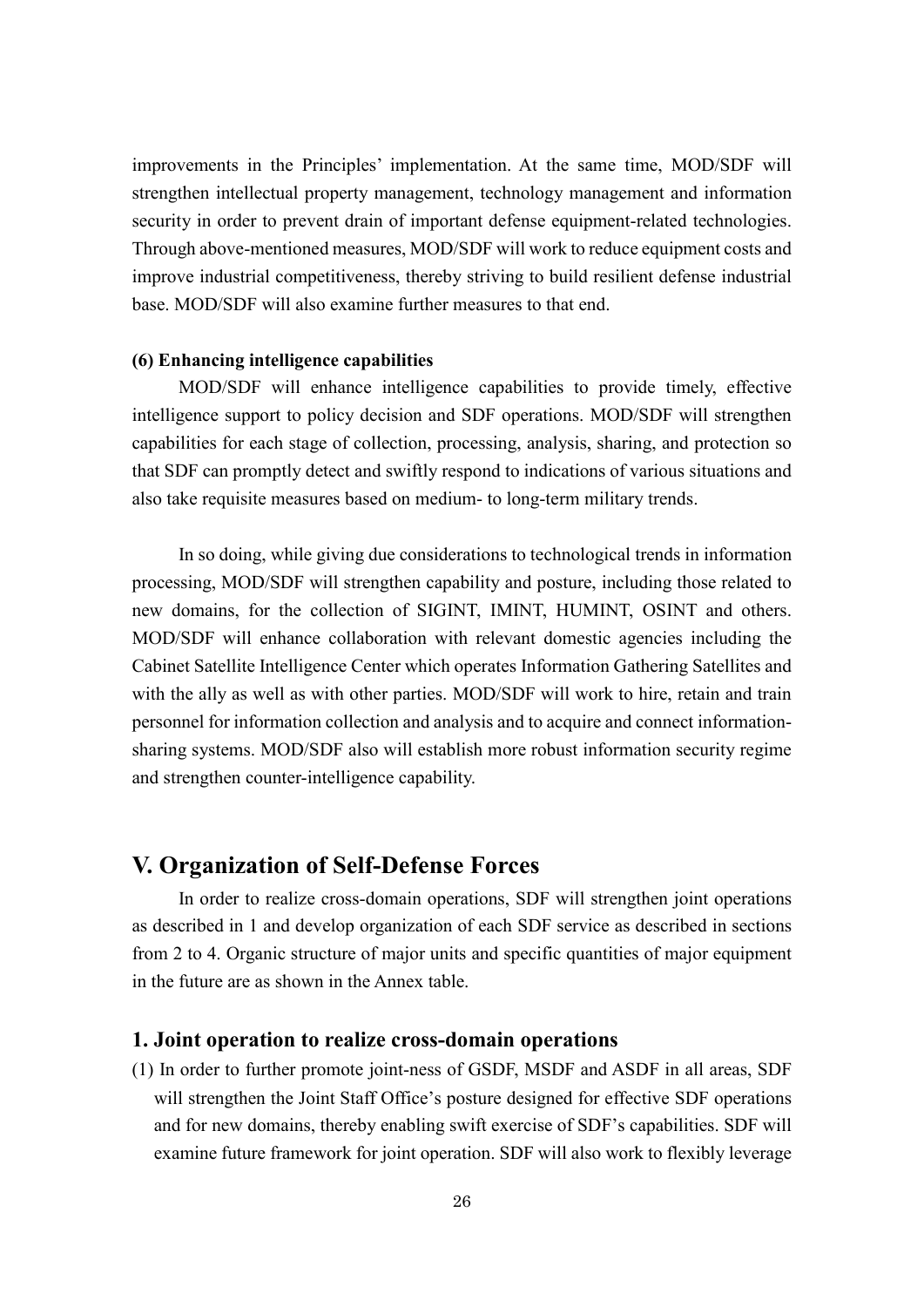personnel of each SDF service through such efforts as building posture for force protection and damage recovery with an eye on mutual cooperation among SDF services.

- (2) SDF will maintain an ASDF unit that specializes in space domain missions, and strengthen its posture for joint operations in order to conduct persistent monitoring of situations in space, and to ensure superiority in use of space at all stages from peacetime to armed contingencies through such means as mission assurance and disruption of opponent's command, control, communications and information.
- (3) SDF will maintain a cyberspace defense unit as an integrated unit in order to conduct persistent monitoring of SDF's information and communications networks as well as to fundamentally strengthen cyber defense capability, including capability to disrupt, during attack against Japan, opponent's use of cyberspace for the attack.
- (4) SDF will strengthen the Joint Staff Office's posture in order to appropriately manage and coordinate, from joint operation perspective, the use of electromagnetic spectrum. SDF will strengthen each SDF service's posture to enable SDF to collect and analyze information concerning electromagnetic domain and to neutralize radar, communications and others operated by opponent that intends to invade Japan.
- (5) In order to provide persistent nation-wide protection on a steady-state basis and to be able to simultaneously deal with multiple, complex airborne threats: GSDF will maintain surface-to-air guided missile units and ballistic missile defense units; MSDF will maintain Aegis-equipped destroyers; ASDF will maintain surface-to-air guided missile units; and SDF will build comprehensive air and missile defense capability comprising these assets.
- (6) At all stages from peacetime to armed contingencies, SDF will maintain a maritime transport unit as an integrated unit that allows SDF units to swiftly maneuver and deploy in joint operations.

#### **2. Organization of GSDF**

(1) In order to be able to swiftly respond to various situations, GSDF will maintain rapidly deployable basic operational units (rapid deployment divisions, rapid deployment brigades and an armored division) furnished with advanced mobility and ISR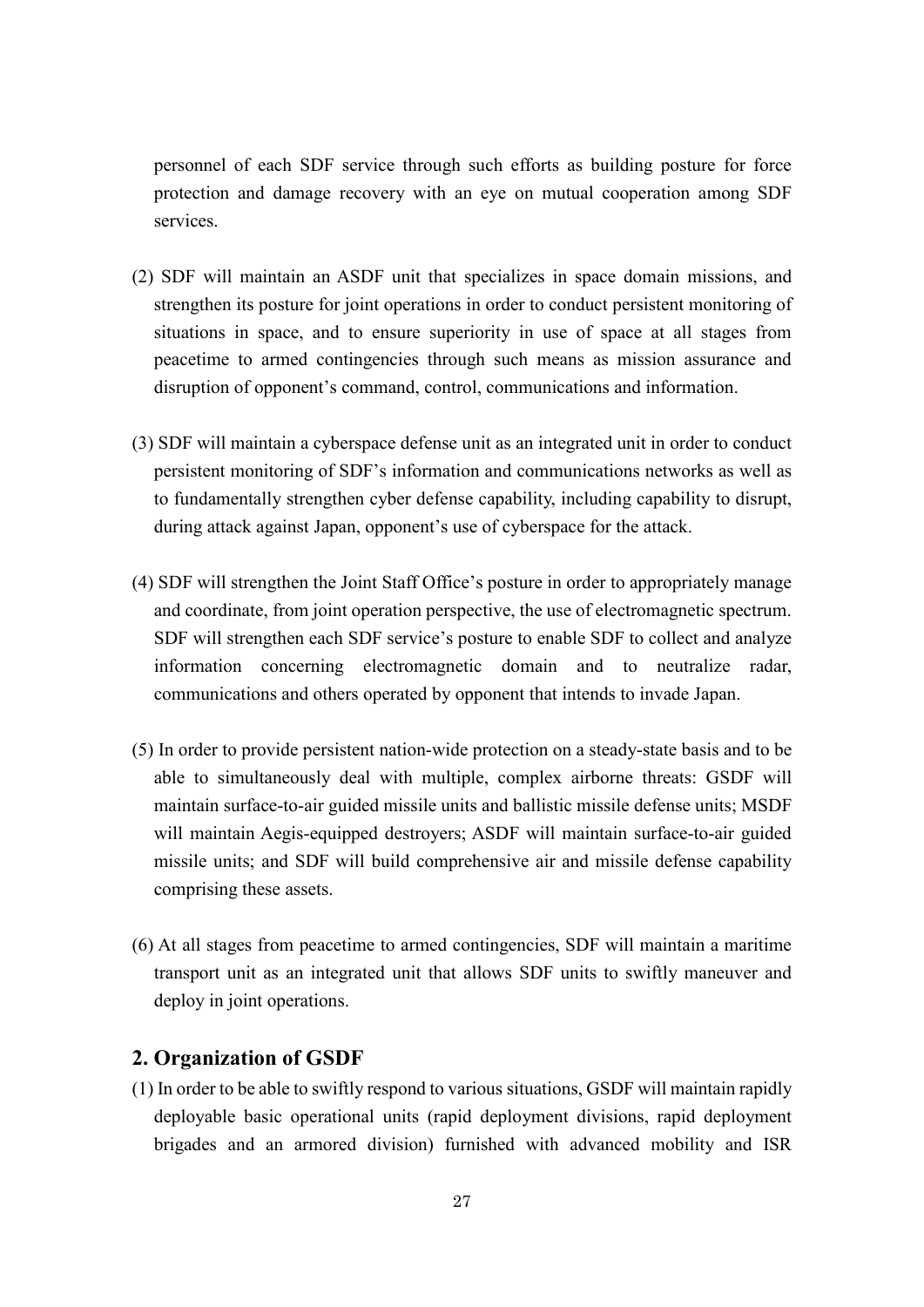capabilities. GSDF will also maintain mobile operating units equipped with specialized functions, in order to effectively perform operations such as: various missions in cyber and electromagnetic domains; airborne operations; amphibious operations; special operations; air transportation; defense against NBC (nuclear, biological and chemical) weapons; and security cooperation with foreign countries.

In view of the excellent training environment it offers, GSDF will maintain half of rapidly deployable basic operational units in Hokkaido, on the premise that these units will deploy and move via joint transport capability.

GSDF will strengthen its ability to deter and counter threats by taking measures including: persistent steady-state maneuver such as coordinated activities between ships and Amphibious Rapid Deployment Brigade and other mobile operating units as well as their various training and exercises; stationing of units in remote islands hitherto without SDF presence; and establishing networks with MSDF and ASDF.

- (2) To be able to counter invasion of remote islands, GSDF will maintain surface-to-ship guided missile units and hyper-velocity gliding projectile units for remote island defense.
- (3) With respect to basic operational units (divisions and brigades) other than the rapidly deployable ones referred to in (1), GSDF will review their organization and equipment with focus on tanks, howitzers and rockets. With respect to units under the direct command of regional armies, GSDF will also review their organization and equipment related to aerial firepower. GSDF will thoroughly implement rationalization and streamlining of these units and appropriately position them to meet conditions and characteristics of each region.

### **3. Organization of MSDF**

(1) In order to provide for defense in the waters around Japan and security of maritime traffic through effective prosecution of persistent ISR, antisubmarine operations and mine countermeasure operations, and to be able to effectively engage in security cooperation with other countries, MSDF will maintain reinforced destroyer units including destroyers with improved multi-mission capabilities, minesweeper units and embarked patrol helicopter units. MSDF will organize surface units composed of these destroyer units and minesweeper units. In addition, MSDF will maintain patrol ship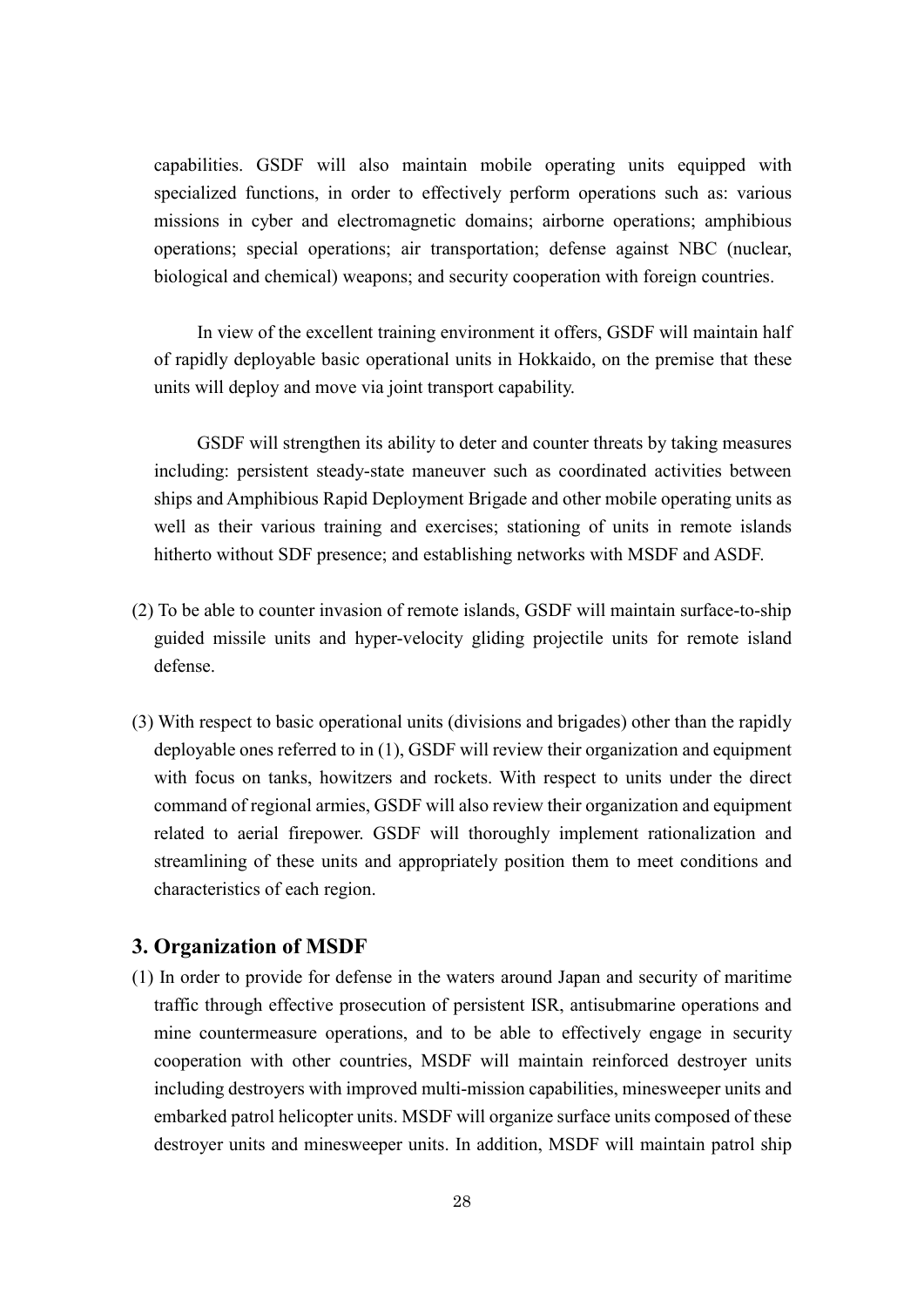units to enable enhanced steady-state ISR in the waters around Japan.

With respect to the destroyers equipped with improved multi-mission capabilities, MSDF will introduce multi-crew shiftwork and promote collaboration with patrol ships equipped with high ISR capability, thereby enhancing persistent ISR posture.

(2) In order to effectively conduct steady-state, wide-area underwater ISR, and to effectively engage in patrols and defense in the waters around Japan, MSDF will maintain reinforced submarine units.

By introducing a test-bed submarine, MSDF will work to achieve greater efficiency in submarine operations and accelerate capability improvement, thereby enhancing persistent ISR posture.

(3) In order to effectively conduct steady-state, wide-area airborne ISR, and to effectively engage in patrols and defense in the waters around Japan, MSDF will maintain fixedwing patrol aircraft units.

#### **4. Organization of ASDF**

- (1) ASDF will maintain air warning and control units consisting of ground-based warning and control units and reinforced airborne warning units: ground-based warning and control units are capable of conducting persistent surveillance in airspace around Japan including vast airspace on the Pacific side; and airborne warning units are capable of conducting effective, sustained airborne warning, surveillance and control during "gray zone" and other situations with heightened tensions.
- (2) In order to be able to provide for air defense in airspace around Japan including vast airspace on the Pacific side with a comprehensive posture that brings together fighter aircraft and supporting functions, ASDF will maintain fighter aircraft units reinforced by high-performance fighter aircraft. In order to enable fighter aircraft units and airborne warning units to sustainably conduct various operations in wide areas, ASDF will maintain reinforced aerial refueling and transport units.
- (3) In order to be able to effectively carry out activities such as maneuver and deployment of ground forces and security cooperation with foreign countries, ASDF will maintain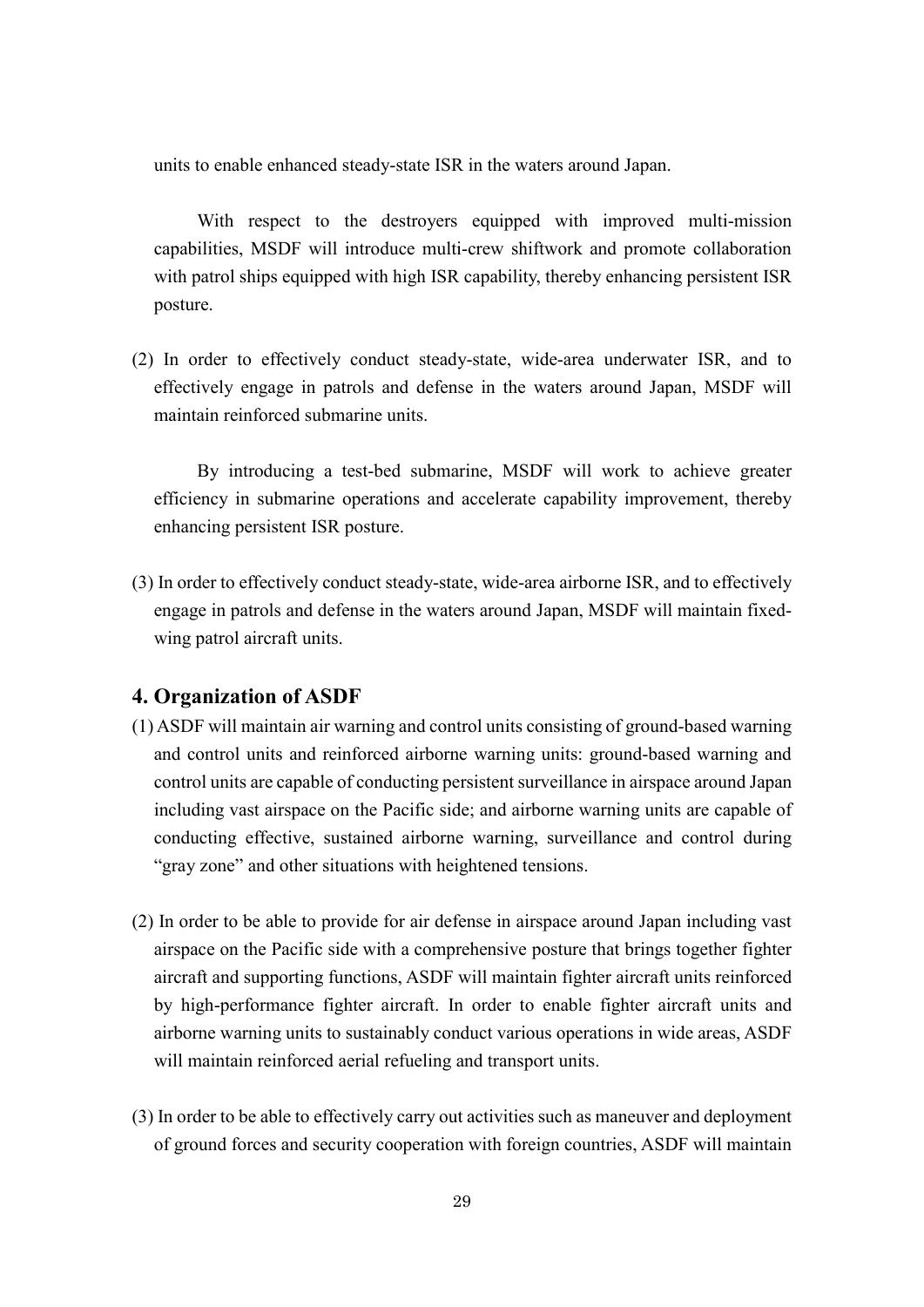air transport units.

(4) In order to be able to conduct information collection in areas relatively remote from Japan and persistent airborne monitoring during situations with heightened tensions, ASDF will maintain unmanned aerial vehicle units.

# **VI. Elements Supporting Defense Capability**

For Japan's defense capability to demonstrate its true value, SDF needs to constantly maintain and improve its capabilities and foster broad understanding by Japanese nationals.

### **1. Training and exercises**

In order to maintain and improve its tactical skills, SDF will conduct more practical, effective and systematic training and exercises while, as necessary, work in partnership with relevant organizations, local governments and the private sector. In so doing, in order to conduct more practical training, SDF will: develop and utilize domestic training ranges such as those in Hokkaido as well as fine training environment overseas; facilitate joint/shared use of U.S. Forces facilities and areas; facilitate use of places other than SDF facilities or U.S. Forces facilities and areas; and more actively introduce training simulators and others. SDF will also actively utilize training and exercises to constantly examine and review various plans for emergencies.

#### **2. Medical Care**

SDF needs to enhance its medical functions to keep SDF personnel's vitality and enhance their ability to deal with various situations and engage in a diverse range of missions at home and abroad. In order to protect the lives of SDF personnel to the maxim extent possible, MOD/SDF will strengthen its posture for medical care and onward transfer of patients, seamlessly covering the entire stretch between the frontline and final medical evacuation destinations. Taking into account conditions and characteristics of each region, SDF will focus on strengthening medical functions of SDF in Japan's southwestern region. SDF will establish an efficient and high-quality medical care regime through endeavors including upgrading of SDF hospitals into medical hubs with enhanced functions. In order to secure medical personnel in operation units, SDF will: improve the management of the National Defense Medical College; enrich and enhance education and research such as improving medical care capabilities for war injury. In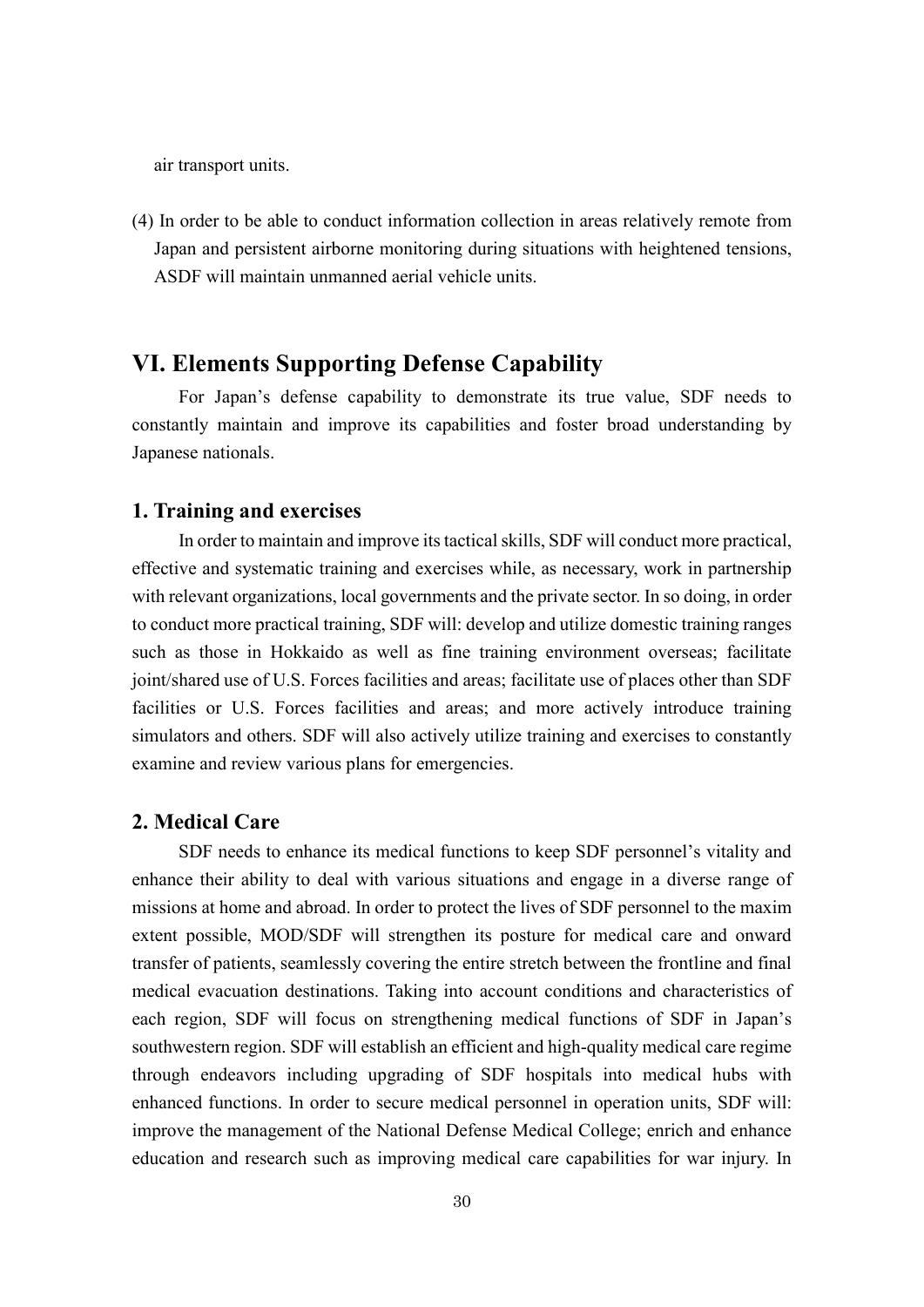addition, SDF will improve requisite posture for various international cooperation including capacity building assistance.

### **3. Collaboration with local communities**

Amid increasingly testing and uncertain security environment, activities, training and exercises of SDF and U.S. forces in Japan are becoming more diverse and defense equipment more sophisticated. As a result, it is becoming all the more important to gain understanding among and secure cooperation from local governments and residents around defense facilities.

MOD/SDF will constantly and actively engage in public relations activities regarding defense policies and activities. Upon fielding units and equipment of SDF or U.S. Forces in Japan and conducting training and exercises, MOD/SDF will make careful, detailed coordination to meet desires and conditions of local communities, while sufficiently fulfilling accountability. At the same time, MOD/SDF will continue to promote various impact alleviation measures include noise mitigation.

MOD/SDF will further strengthen collaboration with relevant organizations including local governments, police and fire departmentsin order to enable SDF to swiftly and securely conduct its activities in response to various situations.

In certain regions, presence of SDF units makes substantial contributions to maintenance and revitalization of local communities. There are also cases where SDF's emergency patient transport is supporting community medicine. In light of this, MOD/SDF will give due considerations to local conditions and characteristics upon reorganization of operation units as well as placement of SDF garrisons and bases. At the same time, in administering garrisons and bases, MOD/SDF will give due considerations to their contributions to local economies.

### **4. Intellectual Base**

In order to facilitate understanding of security and crisis management among the populace, MOD/SDF will work to promote security-related education at educational institutions. Within MOD/SDF, in order to achieve at high levels both academic research and policy-support by the National Institute for Defense Studies (NIDS), MOD/SDF will facilitate NIDS' collaboration with the policy-making sector. MOD/SDF will further enhance its defense research regime with NIDS playing central roles. In so doing,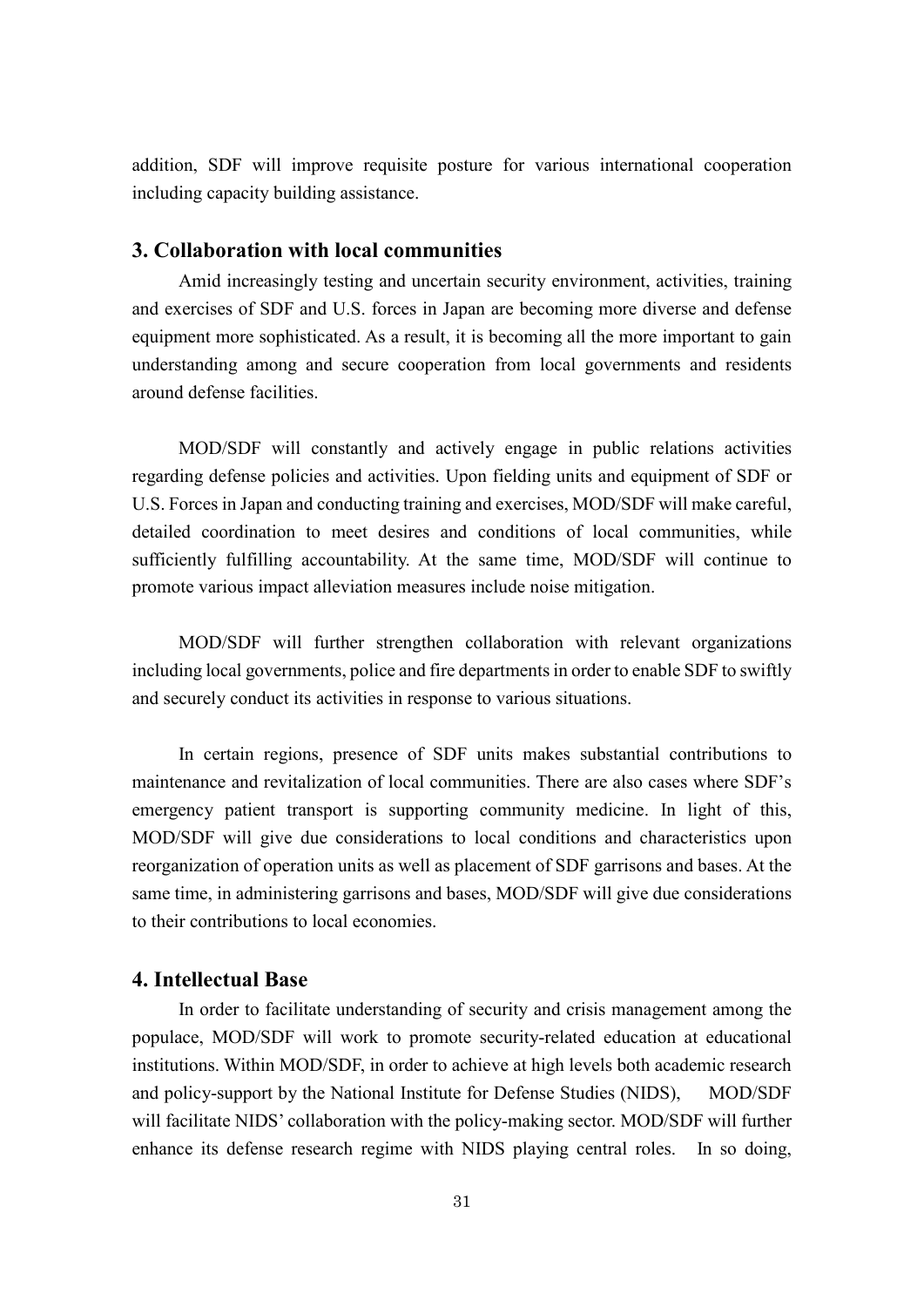MOD/SDF will promote systematic collaboration on education and research with other research and educational institutions within the Government, as well as with universities and think-tanks of excellence both at home and abroad.

# **VII. Points of Attention**

- 1. Japan's defense capability these Guidelines set forth envisions approximately 10 years. The National Security Council will conduct periodic, systematic evaluations throughout the course of implementation of various measures and programs. In order to build truly effective defense capability while firmly grasping changes in security environment, MOD/SDF will conduct verifications regarding capabilities required for Japan's defense in the future.
- 2. When major changes in situation are anticipated during evaluation and verification processes, these Guidelines will be amended as necessary after examining current security environment and others.
- 3. Considering increasingly severe fiscal conditions and importance of other budgets related to people's daily life, MOD/SDF will work to achieve greater efficiency and streamlining in defense force development to curb costs. MOD/SDF will work to ensure that defense capability can smoothly and fully perform its functions while harmonizing with other policies and measures of the Government.